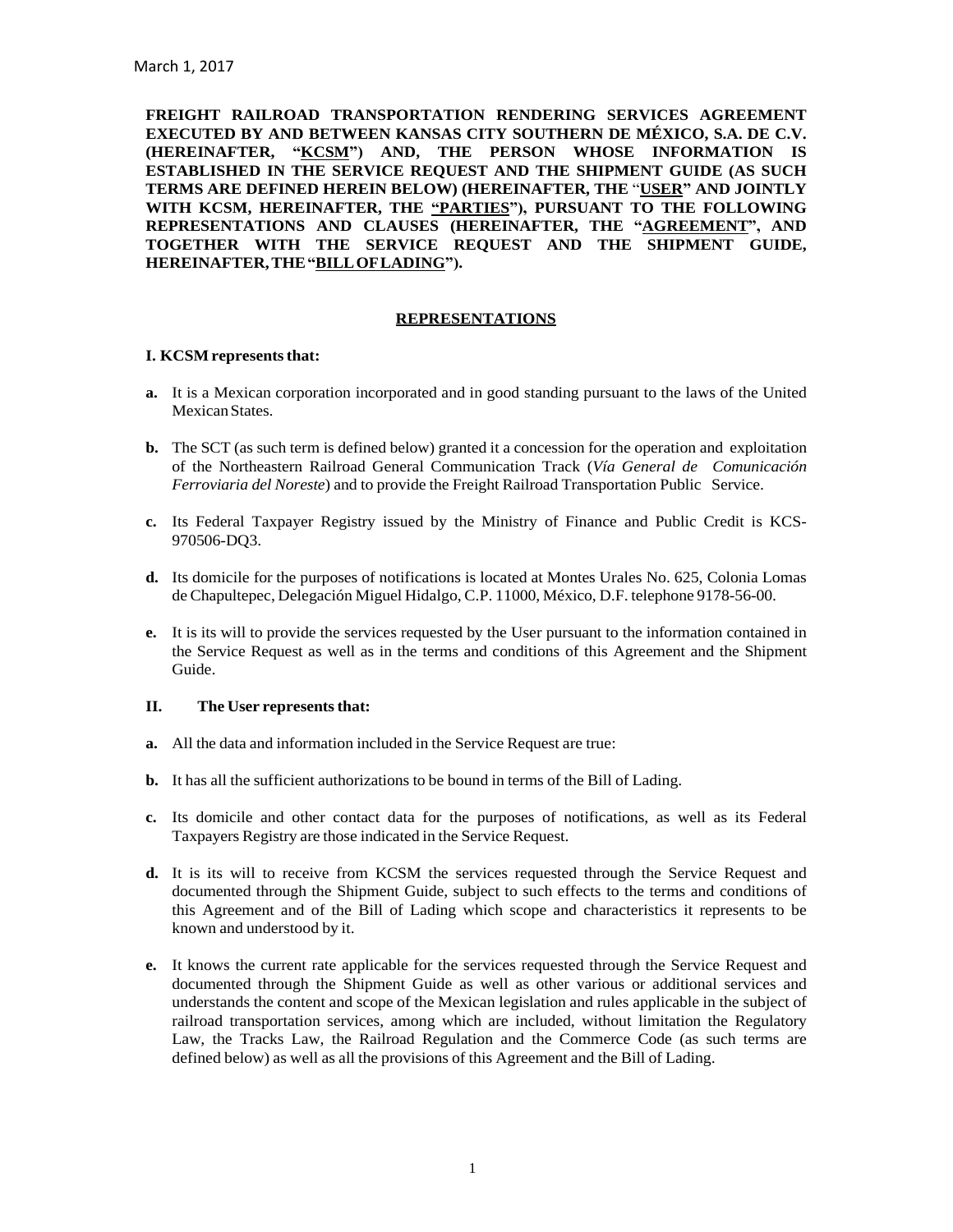**f.** It accepts and recognizes that by filling and delivering to KCSM the Service Request through any means, including electronic, or by accepting in any form that KCSM provides the Services, it fully accredits its will to be bound in the terms of the Service Request, the Shipment Guide and this Agreement, as if signing such documents.

Based on the foregoing both Parties agree to be bound pursuant to the following:

# **CLAUSES**

**1. DEFINITIONS.-** The Parties agree that for the purposes of the Bill of Lading, the following terms regardless of its use in the singular or plural form will have the meaning attributed to them in thisClause:

**1.1. Accessorial Services:** Means the services related to the Service provided by KCSM in terms of the Bill of Lading and this Agreement, which may be derived from a request by the User or generated by virtue of the breach of its part in the reception or delivery of the Freight or the Railroad Equipment, indicating without limitation the following: (i) Hauling; (ii) Rights of Floor; (iii) Lease of Locomotives; (iv) Change of Destination and/or Consignee; (v) Loading and Unloading; (vi) Comparison, Inspection and Verification of Freight; (vii) Transfer; (viii) Applicable Charges to Equipment in Multimodal Service; (ix) Charges per Delay and Semi hauling per Day and per Unit; and (x) Delays and (ix) intermodal storage.

**1.2 Agreement:** Means this Freight Railroad Transportation Rendering Services Agreement executed by and between KCSM and the User, which is available for reading and printing in the internet page of KCSM, site [www.kcsouthern.com.](http://www.kcsouthern.com/)

**1.3. Bill of Lading:** Means this Freight Railroad Transportation Rendering Services Agreement, including the Shipment Guide, the Service Request and any Annex of same.

**1.4. Car – Hire:** Means the payment made to a railroad for the use of a Railroad Equipment, for an hour and/or per kilometer.

**1.5. Commerce Code:** Means the Commerce Code of the United Mexican States.

**1.6. Consignee:** Means the destination beneficiary of the Freight stated by the User in the Service Request and documented by KCSM in the Shipment Guide.

**1.7. Freight:** Means all the products, objects, merchandise, articles, goods, containers, haulers and/or railroad equipment transported by virtue of the Bill of Lading, which are declared by the User in the Service Request, and documented by KCSM in the Shipment Guide.

**1.8. Law of Tracks:** Means the General Communication Tracks Law (*Ley de Vías Generales de Comunicación*).

**1.9. Point of Destination:** Means the point or location appointed by the User in the Service request and documented by KCSM in the Shipment Guide, finishing the rendering of the Service whether in public tracks, auxiliary tracks, spurs or installation of the Consignee or third parties or the Point of Exchange with another railroad in which KCSM must deliver the Freight, ceasing in this moment its liability regarding the Services.

**1.10. Point of Origin:** Means the point or location appointed by the User in the Service Request and documented by KCSM in the Shipment Guide, initiating the rendering of the Service whether in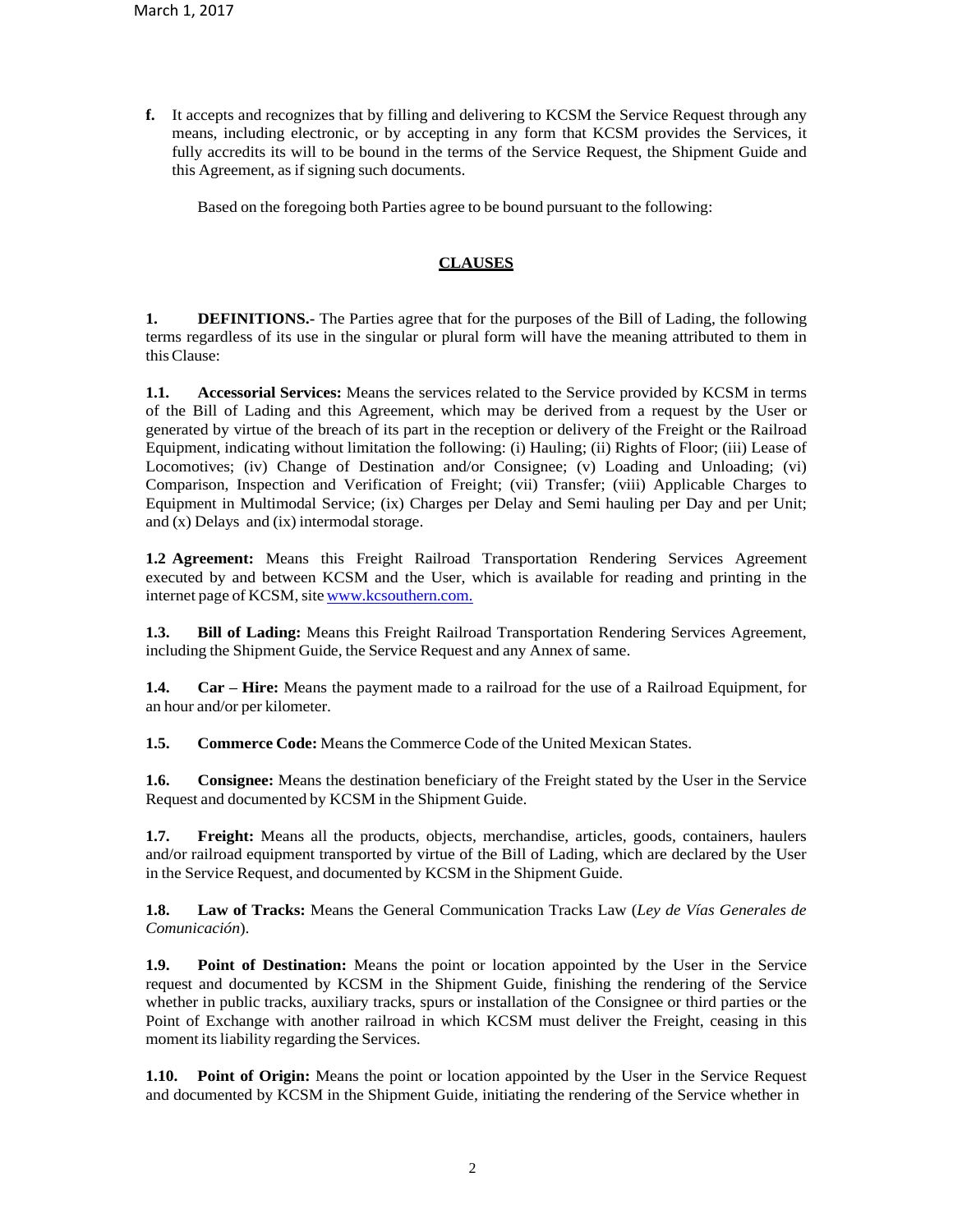public tracks, auxiliary tracks, spurs or installation of the Shipper or third parties or the Point of Exchange with another railroad in which the User must deliver the Freight to KCSM.

**1.11. Railroad Equipment or Cars:** Means the hauling units used to render the Service.

**1.12. Railroad Regulation:** Means the Railroad Service Regulation (*Reglamento del Servicio Ferroviario*).

**1.13. Rate of Service:** Means the consideration that the User must pay to KCSM for the rendering of the Services.

**1.14. Rate of Various Services:** Means the consideration that the User must pay to KCSM for the rendering of the Various Services contained in the Manual of Rules of Application of the Various Services, which is duly registered before the SCT.

**1.15. Regulatory Law:** Means the Railroad Service Regulatory Law (*Ley Reglamentaria del Servicio Ferroviario*).

**1.16. Request of Service:** Means the form previously established and authorized by KCSM, through which whether in document or electronic means, the User requests the Services and once delivered or sent to KCSM is considered an integral part of the Bill of Lading, binding the User in all its terms and conditions.

**1.17. Route**: Means the railroad tracks used for the rendering of the Service from the Point of Origin up to the Point of Destination.

**1.18. SCT:** Means the Ministry of Communications and Transportation (*Secretaría de Comunicaciones yTransportes*).

**1.19. Service:** Means the freight railroad transportation public service provided by KCSM in terms of the provisions of the Regulatory Law, the Railroad Regulation, the Mexican Official Norms and other applicable provisions.

**1.20. Shipment Guide:** Means the form issued by KCSM electronically by which KCSM documents the rendering of the Service and in which KCSM includes the information provided by the User through the Service Request, which is considered and integral part of the Bill of Lading, binding the User to all its terms and conditions.

**1.21. Shipper:** Means the person from whom KCSM receives the Freight for transportation.

**1.22. Specifications:** Means the expressions and descriptions in regards to quality, nature, value, conditions, state of conservation, weight, volume, marks, external signs of the packages and other characteristics of the Freight, declared by the User in the Service Request and documented by KCSM in the Shipment Guide.

**1.23. TUCE:** Means the Sole Rate of Freight and Express that KCSM has registered before the SCT.

**1.24. User:** Means the individual or legal entity contracting the rendering of the Service including without limitation, the Shipper, Consignee, owner of the Freight, custom agent and in general any person other than KCSM, that sends, loads, unloads or receives the Freight or has any liability regarding the Freight or that is responsible of performing any obligation derived from the Bill of Lading including the payment of the Service Rate and/or Various Services Rate.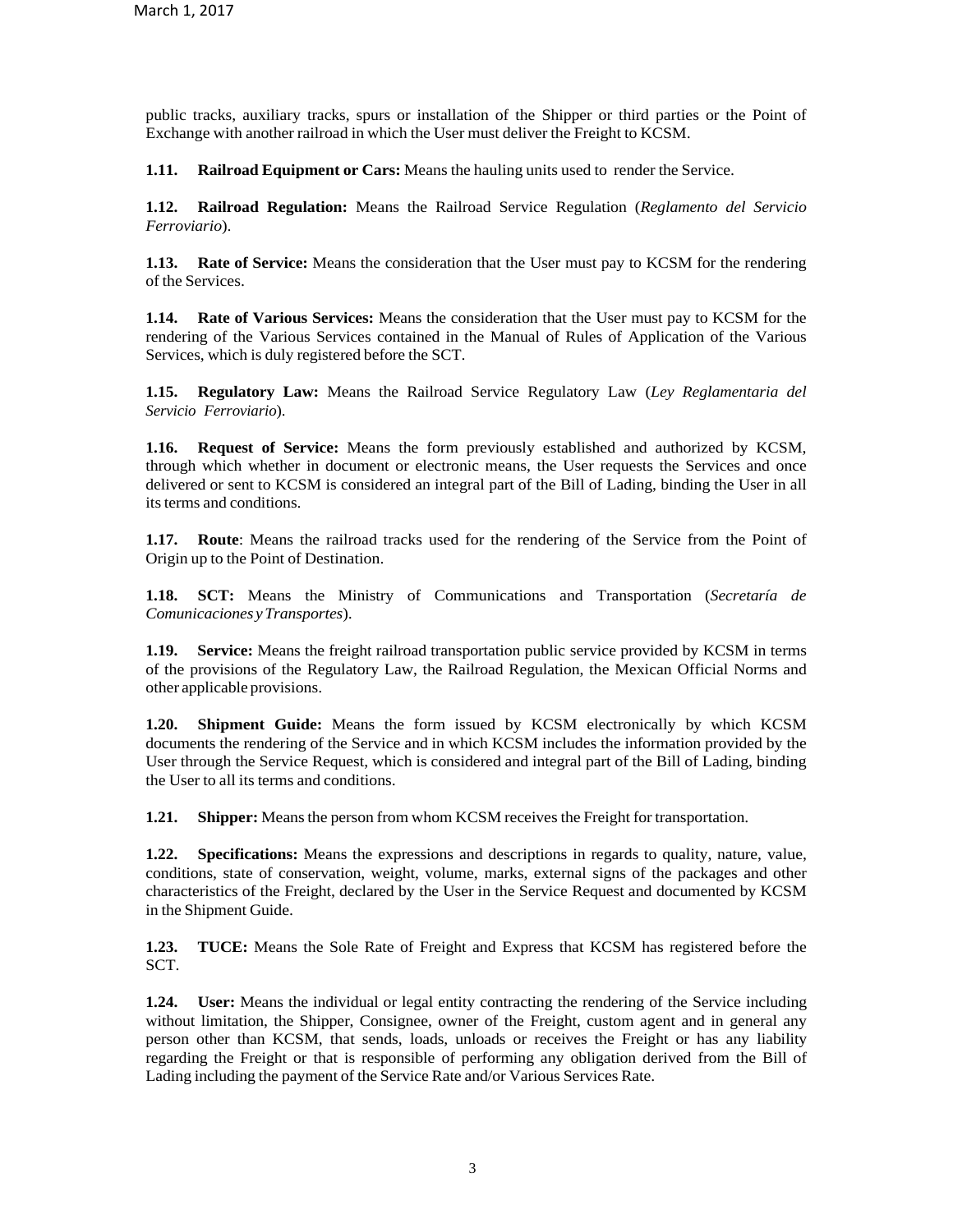**2. PURPOSE.-** Subject to the terms and conditions of the Bill of Lading and in compliance with the regulations in effect, KCSM will provide the User through payment of the relevant Service Rates, the Services from the Point of Origin up to Point of Destination regarding the Freight requested by the User and the Route specified in the Service Request.

## **3. QUOTE;SERVICE REQUEST; SHIPMENTGUIDE.**

**3.1. Quote.-** The User must request KCSM a quote of the Rate of Service and, if any, of the Various Services Rate to which effect it must indicate at least the Specifications of the Freight, the Points of Origin and Destination, the Volume of the Freight, the Various Services required as well as the type of Railroad Equipment the User deems necessary for the rendering of the Service. The User may request that quote referred in this Section through (i) request through e-mail to the sales area of KCSM or through the Customer Solutions Center; or (ii) request through telephone or fax to the Customer Solutions Center of KCSM telephone number 01-81-8852-7777.

Once KCSM receives the quote request, it will confirm to the User the availability of the Railroad Equipment and, if any, assign the Service Rate and/or Various Services Rate in question and will send it to the User for acceptance, together with the User code and password, by which the User may access My KCS via the site [www.kcsouthern.com](http://www.kcsouthern.com/) in order to fill and send the relevant Service Request.

KCSM will consider accepted the Service Rate and/or Various Services Rate at the time the User fills and sends the Service Request to KCSM through Internet or fax or e-mail to the Client Service Centre of KCSM, in which the User must make an express reference to the Service Rate and/or the Various Services Rate assigned previously by KCSM. At any time KCSM may change the Service Rate and/or Various Services Rate prior written notification made in such terms by KCSM to the User.

**3.2. Filling the Service Request.-** In the Service Request the User must present and record at least: (i) its name or company name; (ii) its domicile, telephone number, fax number and e-mail for effects of notification; (iii) its Federal Taxpayers Registry; (iv) the name or corporate name, domicile, telephone number, fax number, e-mail and Taxpayers Federal Registry of the Shipper and the Consignee and, if any, other User(s); (v) the Point of Origin; (vi) the Point of Destination; (vii) the Specifications of the Freight; (viii) the date requested to begin the Services; and, (ix) if any, the appointment of the User(s) responsible for the payment of the Services Rate, the Various Services Rate or any other charges.

The User recognizes and accepts that the reception by KCSM of the Service Request is considered for all legal purposes as the expressed consent of the User to be bound by the terms and conditions established in the Bill of Lading, including the payment of the relevant Service Rate and Various Services Rate. The use of optical or electronic telecommunication means including fax, e-mail and the Internet site of KCSM for the filling, sending and reception of the Service Request, constitute the means of perfection of the rights and obligations contained in the Bill of Lading pursuant to the provisions established in Article 80 of the Commerce Code and therefore, will produce all legal effects as provided by Article 1803, 1811 and other applicable of the Federal Civil Code.

In case that due to negligence or fault of the User the transportation cannot be performed, the Parties agree that the User must pay KCSM half the Services Rate and Various Services, as the case may be, agreed upon by the Parties, pursuant to Article 591 Section I of the Commerce Code. Similarly, in case of negligence or fault of the User the transportation cannot be performed and KCSM had designated a Railroad Equipment for the exclusive purpose of providing the Service and/or the Various Services, the User must pay KCSM the total Service Rate and/or Various Service Rate, as the case may be, agreed upon by the Parties, pursuant to the provisions established in Section II of Article 591 of the previously mentioned Commerce Code.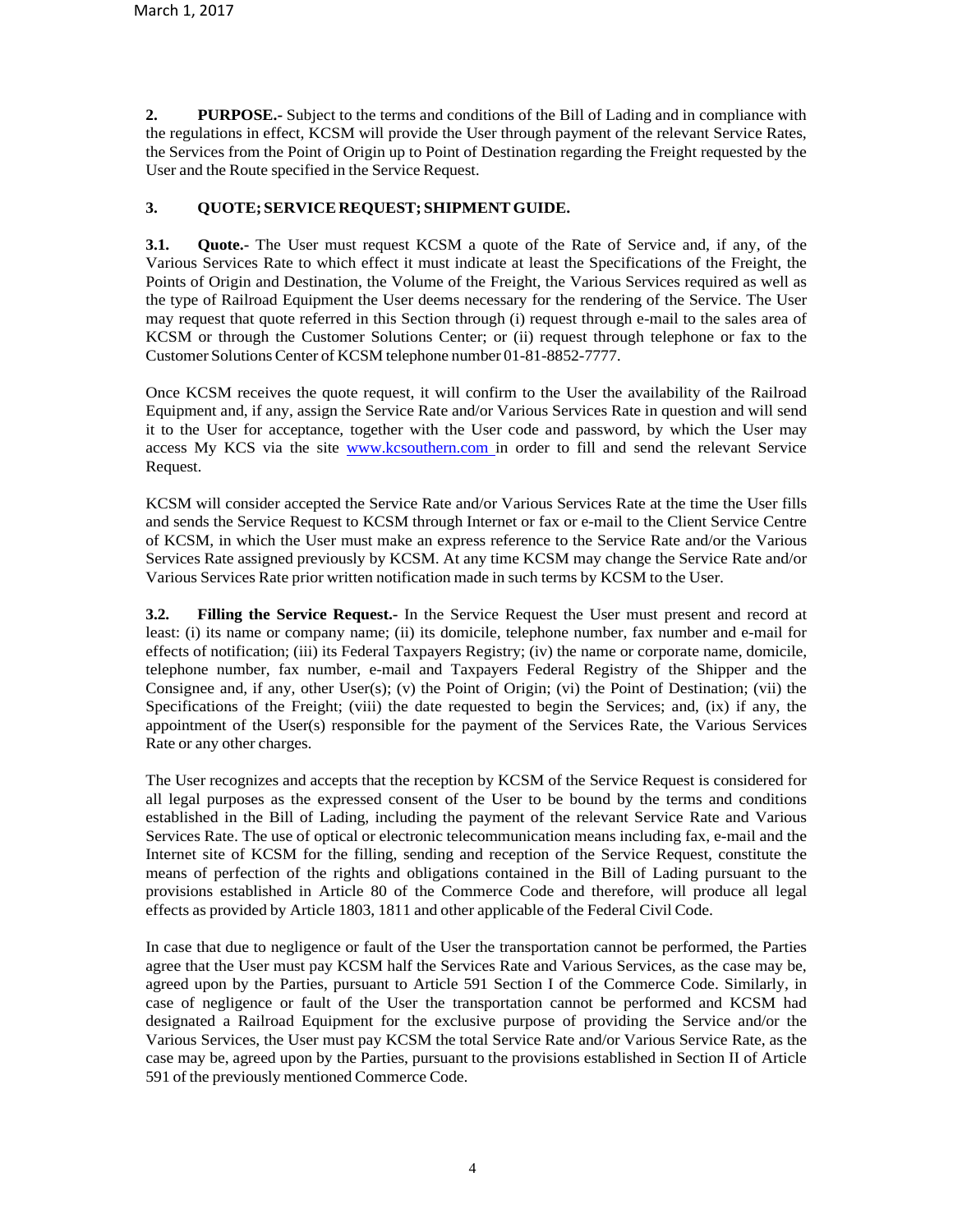**3.3. Representations Included in the Service Request.-** The User will be responsible of the exactness of the representations included in the Service Request and must deliver KCSM the documentation and information necessary for the transportation of the Freight, informing KCSM the special movements required such as over dimension freights, excess weight freights or speed restriction freights in their movement. In case the information and/or documentation provided by the User is incorrect or incomplete and as a consequence KCSM incurs in accidents or in additional operational or administrative works, the User and/or its representative must pay KCSM the charges, costs and expenses generated by such accidents, administrative or operational works not attributable to KCSM, including the charges per Various Services without prejudice of KCSM´s right to claim to the User the payment of damages and losses incurred, if any.

**3.4 Customs Documentation.-** The User must accompany and deliver KCSM together with the Service Request all the customs documentation required for the import, export and transit of the Freight, specifying the destination, weight, numbers of seals placed in the units and contained in the Freight subject to transportation and, if any, the special instructions for handling, in the understanding that the User will be responsible at all times of paying KCSM all the damages and losses caused as well as the costs and expenses incurred as a consequence of the imposing of fiscal or custom penalties derived from the breach of the User, its representatives or third parties acting under its orders (for example custom agents), of the fiscal and customs provisions in relation, among others, to the requirements of importation and exportation of the Freight. Likewise, in case the customs authorities order KCSM the detention of the Railroad Equipment of the User per causes not attributable to KCSM, said circumstance will generate a charge of the User of the payment of the relevant Various Services, for all the time in which the Railroad Equipment is detained and until its total release. In such sense it will be the liability of the User to perform the relevant proceedings before the custom authorities in order to obtain the release of the Railroad Equipment and KCSM shall help the User in anything it requires for such purpose.

**3.5. Shipment Guide.-** Once the Service Request has been received from the User, in the terms of the foregoing Sections, KCSM will proceed to electronically generate the Shipment Guide through which KCSM documents the rendering of the Service in question, which will include the information provided by the User through the Service Request.

**3.6. Rate Discount Reduction System.-** The discount that with respect to TUCE is included in the Service Rate shall be reduced on monthly basis based on the variation in the price of fuel – diesel – ("Service Rates Discount Reduction System" or "RDD"). The Service Rates Discount Reduction System shall be determined based, on the distance that your freight shipment moves according to KCSM´s Service Rates quotation.

### **≻ RDD Based on Distance.**

Rates for traffic that is subject to Service Rates Discount Reduction System based on the distance that your freight shipment moves, shall be determined in accordance with the guidelines published on the following web link:

http://www.kcsouthern.com/en-us/pdf[/fuel-surcharge/fuel-variance-mileage.pdf](http://www.kcsouthern.com/en-us/pdf/fuel-surcharge/fuel-variance-mileage.pdf)

The applicable Service Rates Discount Reduction System will be included as a shipping condition in the related rate document or contract.

**3.7. Intermodal RDD.-** Effective on March 1<sup>st</sup>, 2017, intermodal traffic will be subject to either of the following RDD options based on the User's choice of method on the effective date of User's rate:

- (I) an "all-in" linehaul rate, where a fixed fuel surcharge is included in the linehaul rate paid by customer ("*Linehaul Option*"); or
- (II) a fuel surcharge option that disaggregates the fuel surcharge from the linehaul rate, based on the distance of the route in car miles ("*Per Mile Option").*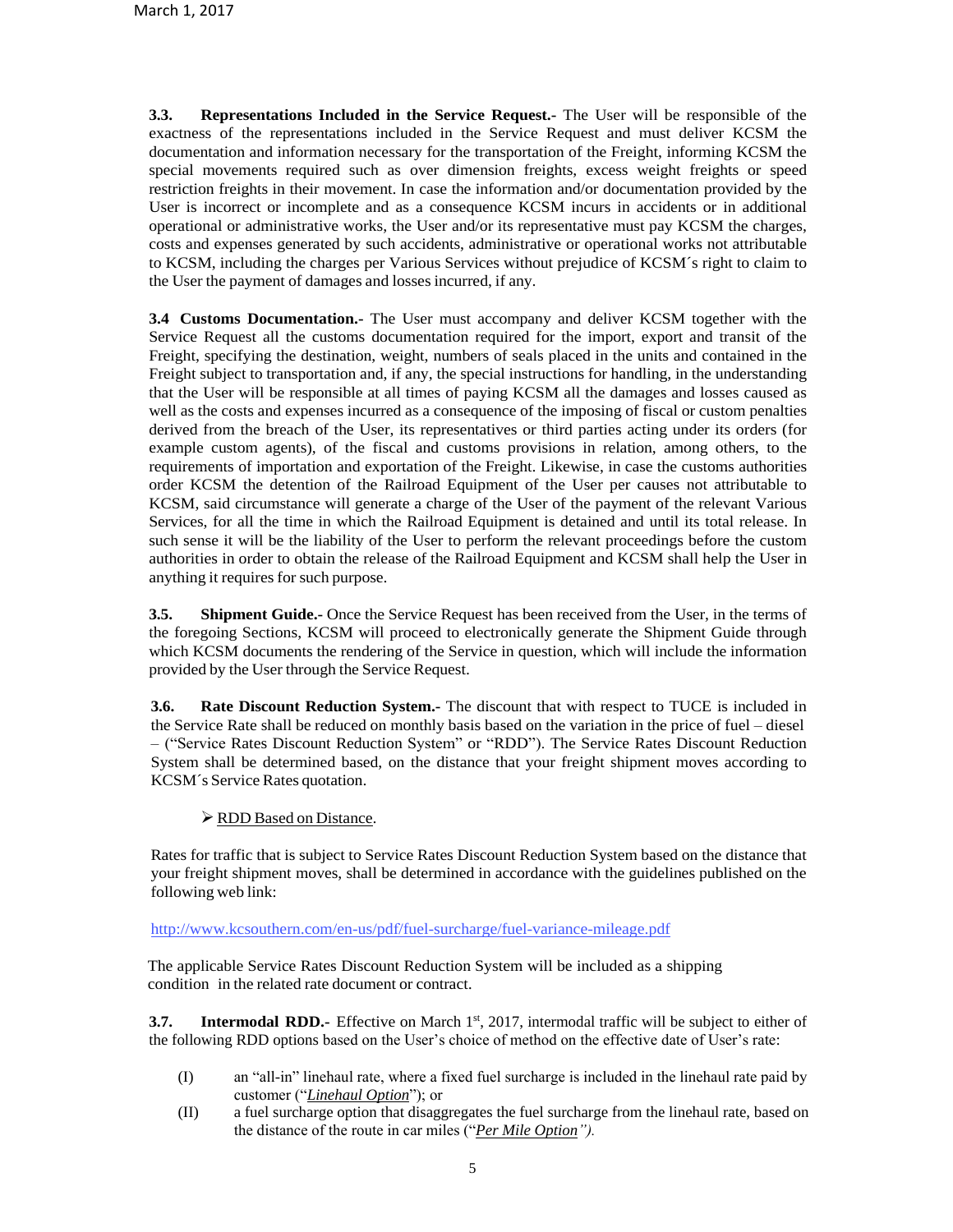"Linehaul Option" and "Per Mile Option" shall be subject to the guidelines published in our website at [http://www.kcsouthern.com/en-us/customer-resources/fuel-surcharge.](http://www.kcsouthern.com/en-us/customer-resources/fuel-surcharge)

User may choose either to be subject to the "Linehaul Option" or to the "Per Mile Option". In case no choice is made by User, "Linehaul Option" shall apply. The RDD method User selects shall remain in effect for User's business unless User requests a change in writing, which change shall become effective on the next rate renewal date.

**3.8. Other Agreements.-** KCSM and the User may agree in separate contracts or agreements duly executed by their legal representatives, special conditions or other conditions for the rendering of the Services including the Service Rates in which case the terms and conditions of this Agreement will only apply in a supplementary manner for all that is not provided for in such contract or agreement.

## **4. FREIGHT.**

**4.1** The Freight of the User to be transported by KCSM will be that described in the Service Request. The User undertakes to deliver KCSM the Freight pursuant to the Specifications declared in the Service Request, in the understanding that the User will be responsible for the truthfulness and accuracy of the Specifications, as well as any other information declared in the Service Request.

**4.2** Goods and commodities described below herein, as well as those described in Exhibit A to this Agreement, shall not be accepted by KCSM for freight transport and KCSM will be under no liability for the loss, damage or theft of the same:

- **•** Coins, currencies, valuable documents of any type, metals or precious stones or articles manufactured over same.
- **•** Rare or precious articles of an extraordinary value.
- Articles that may cause damages to the Railroad Equipment.
- **•** Goods which possession, marketing or transportation is prohibited by the current legislation or are of an uncertain origin.
- **•** Acidsin glass bottles usually surrounded by a protecting cover ("Damajuana" or "Cántaro").
- **•** Live animals.
- **•** Articles that require some type of protection (for example cloth tops, special shelves, ties, packages, covers, security guards).
- **•** Damaged food.
- **•** Explosives without the express permit from the competent authorities.
- **•** Explosive mixtures or devices containing a chlorate and ammonium salts, including substituted ammonium salts or quaternary or an acid substance including weak base salts and strong acid.
- Damaged containers or containers spilling their content when containing explosives.
- **•** Unstable, deteriorated orspoiled propulsion material.
- **•** Nitroglicerine.
- **•** Fulminants, that are not made of mercury in capsules.
- **•** Damagedexplosives.
- **•** Wet dynamite.
- **•** Explosive substances with such reactivity that may spontaneously react.
- **•** Diethyl glycol dinitrate, or any other liquid explosive not specifically approved by the competent authorities.
- **•** Explosives specifically prohibited by the Mexican regulations for the transportation of materials and hazardous residues.
- **•** Explosives not performing the criteria of acceptance specified by the Mexican legislation for the transportation of materials and hazardous residues.
- **•** Explosive articles with independent means of initiation or ignitation installed unless approved by the National Defense Ministry.
- **•** Fresh Meat.
- Perishable products such as, without limitation, fresh fruit and vegetables.
- **•** Loaded fire arms.
- **•** Firework articles combining a detonator and explosive.
	- **•** Firework articles containing yellow or white phosphor.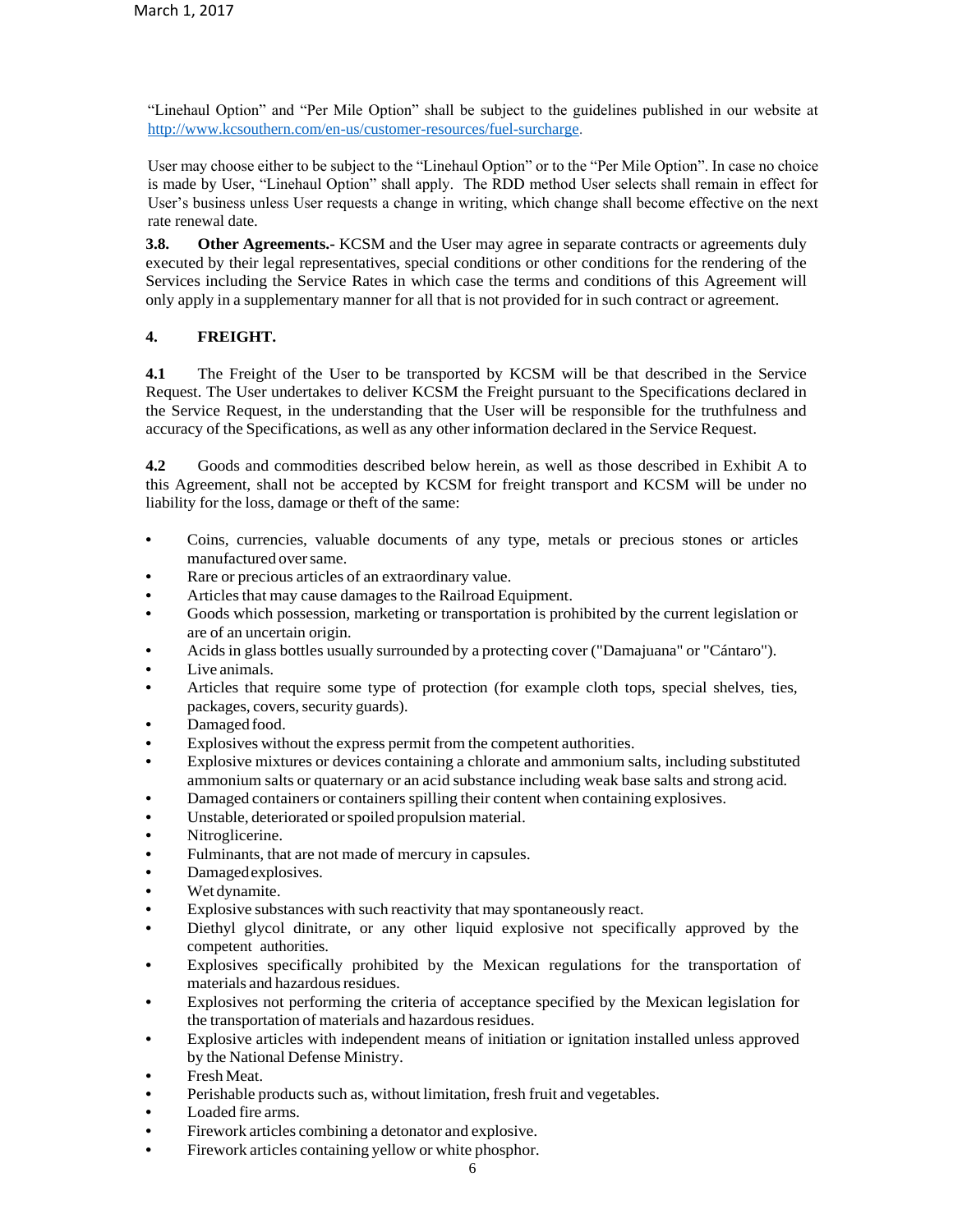- **•** Miniature torpedoes with an exterior dimension exceeding maximum 23 mm (0.906 inches), or containing a mixture of potassium chlorate, black antimonium (antimonium sulphur) and sulphur, if the weight of the explosive material exceeds  $0.26 \text{ g}$  (0.01 ounce).
- **•** Radioactive Materials.
- **•** Infectious-biological residues.
- **•** Hazardous Materials and residues that fail to comply with the special conditions specified in Clause 12 of this Agreement.

Polychlorinated Biphenyl (Transformer Oils).

- **•** Equipment or machinery with oil.
- **•** Chemical precursors and essential chemicals without the express permit from the competent authorities.
- **•** Organochlorides, DDT, chlorofluorocarbides, dioxins, terephtalates, asbestos, PCCB's y PCNB's.

**5. POINTS OF ORIGIN, POINTS OF DESTINATION AND ROUTES.-** KCSM will transport the Freight from the Points of Origin to the Points of Destination indicated in the Service Request through the Routes equally indicated in such Request.

KCSM may accept requests of change of Points of Destination with the relevant change of Consignee only at the express written request from the User, when the relevant request is timely delivered to KCSM, in relation with the physical location of the Railroad Equipment at the time of making the request of change of the relevant Points of Destination.

The foregoing as long as such change does not affect the rendering of the Services and the User accepts in writing to pay the Various Services Rate generated by such change.

Likewise, in case of affecting the continuity of the Service or the general tracks communication, KCSM in no case will be bound to provide the Services by other Routes than those requested by the User. In this case KCSM undertakes no commitment whatsoever over the times of delivery of the Freight.

## **6. RAILROAD EQUIPMENT.**

**6.1. Conditions of the Railroad Equipment.-** The Railroad Equipment will be provided by KCSM, unless the Service Request establishes it will be provided by the User. The Railroad Equipment must comply with the physical and mechanical conditions established by the Mexican legislation.

When KCSM fails to use for the rendering of the Service its own Railroad Equipment, including foreign Railroad Equipment, the User will pay KCSM the *Car Hire* charges indicated to that effect in the Service Request. Similarly KCSM will not be bound to condition the Railroad Equipment to provide the mechanical protection service against heat or cold weather or any other type of protection unless provided otherwise in the Bill of Lading, and therefore unless otherwise agreed upon, KCSM will not undertake any liability whatsoever for loss or damage suffered by the Freight derived from the lack of such protection services.

Likewise, KCSM will not be bound to use special Railroad Equipment, unless requested by the User and the User pays the relevant cost of the use of such special Railroad Equipment.

Prior to the rendering of the Services, the User must inspect the characteristics of the Railroad Equipment assigned for the rendering of the Service. In the event that pursuant to the industry standards such Railroad Equipment fails to perform the characteristics required for the transportation of the Freight, the User may reject the Railroad Equipment assigned without any cost. In case KCSM does not receive a written notification of the rejection in a period of 24 (twenty four) hours as of the time of receiving the Railroad Equipment of KCSM, the Railroad Equipment will be considered accepted by the User and adequate for the Freight. Likewise, the User will be responsible for handling and caring of the Railroad Equipment when it is within its facilities, in the understanding that the User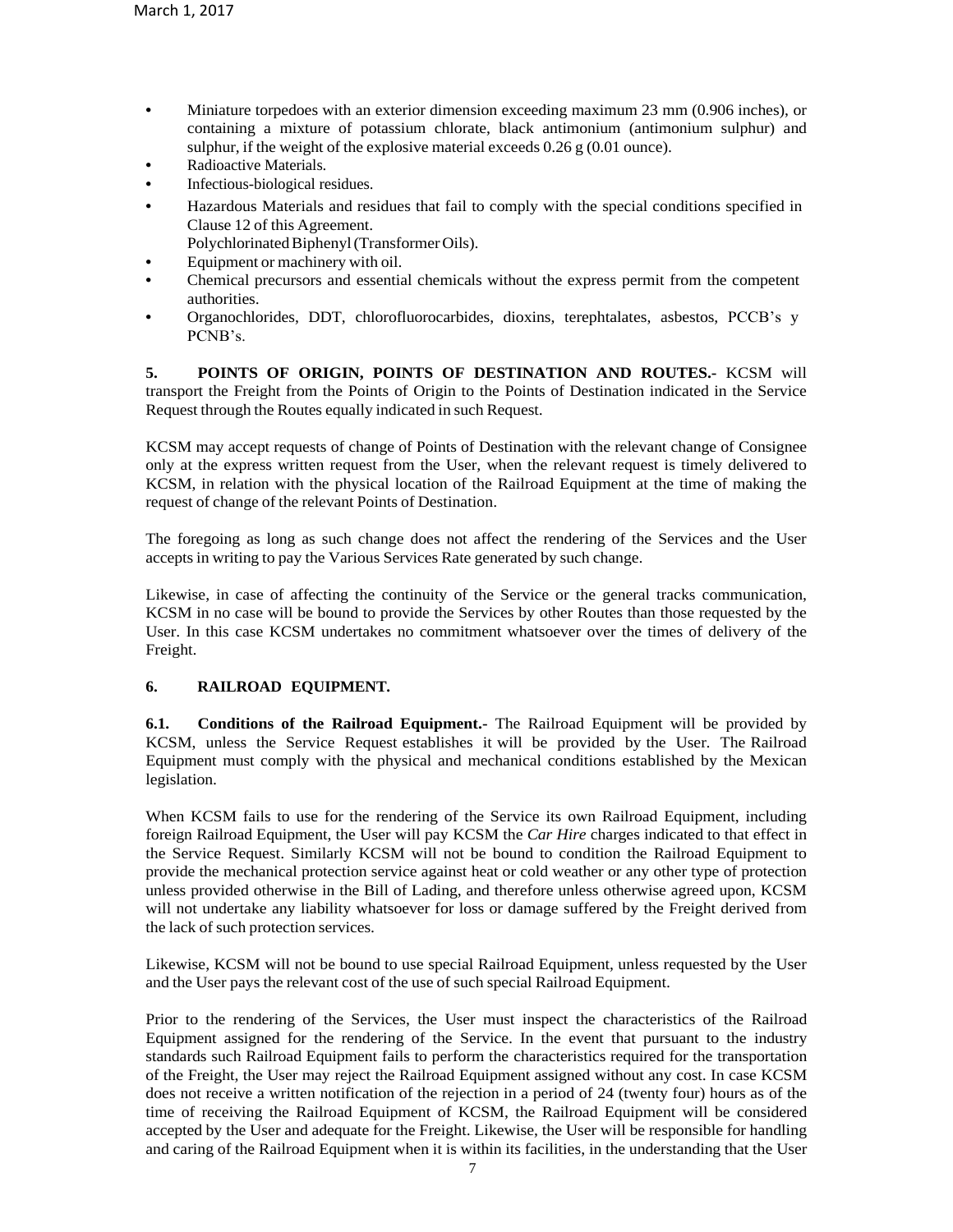must return KCSM such Railroad Equipment clean, and in the same physical and mechanical conditions in which it was received.

**6.2. Railroad Equipment provided by the User.-** In case the User delivers KCSM the Freight in Railroad Equipment of the own User, such Railroad Equipment will be subject to the policies and regulations KCSM and must comply with the conditions, characteristics and physical and mechanical specifications that are adequate for their hauling, pursuant to the provisions established by the Mexican legislation and other applicable provisions.

The maintenance and repair of the Railroad Equipment provided by the User will be to the account and charge of the User and therefore the User will be responsible for the mechanical conditions of the Equipment as well as of the damages that may be caused by such reason, and will be responsible of the damages that may be caused to the Freight, to KCSM or third parties caused by undue conditions of the Railroad Equipment provided by the User. KCSM may at any time reject the transportation of the Freight in the Railroad Equipment provided by the User if at the consideration of KCSM such equipment fails to perform the legal and operational applicable provisions both national and foreign.

When the Railroad Equipment is provided by the User, KCSM will be released of any liability or payment obligation of Car Hire.

**6.3. Weight of the Railroad Equipment.-** The weight of Freight of each Railroad Equipment will be described in the Service Request, which must be subject to the minimum and maximum weight of Freight established by KCSM for each type of Equipment, which the User represents to know and shall respect at all times. In the event the User loads the Railroad Equipment with a weight higher than indicated to KCSM in the Service Request, it must pay to KCSM the difference between the weight agreed upon and the weight actually transported, multiplying for such purposes such difference by the unit price of the Service Rate per ton, which is obtained by prorate of the Service Rate between the weight of the Car indicated in the Service Request. The foregoing without prejudice of the right of KCSM to reject the transportation of the Freight if it exceeds the maximum weight permitted for such Railroad Equipment, as well as the obligation of the User to indemnify KCSM for the damages and losses caused by reason of the over Freight of the Railroad Equipment as well as the obligation of the User to pay KCSM the administrative and operational costs generated, if any (for example, cut of car, delays).

### **7. PACKAGES,PACKINGS,LOADINGANDUNLOADING**

### **7.1. Packages and Packing.**

7.1.1. Loading, unloading, packaging, blocking, bracing, all material handling and all load securement systems involving the Freight will be for the account of and at the risk of the User or the parties designated by the User and will not be a part of any of the Services and therefore KCSM is released from any liability or obligation derived from such operations. The User may perform the loading and unloading of the Freight within the Free Period referred to in Clause 9.2 of this Agreement.

7.1.2. All loading, blocking, bracing and packaging must comply with the applicable Mexican Railway Service Regulations, Mexican Commerce Code, Association of American Railroads Open Top, Enclosed Car Loading Rules, Pamphlets or General Information Series Publications, Mexican Official Norms, as well as any other KCSM specifications as may be applicable from time to time. Any modification to those rules must have the written approval of KCSM Damage Prevention Services prior to shipment.

7.1.3. When hazardous material, hazardous waste or dangerous material is shipped, the loading, blocking and bracing must comply with all Mexico Regulatory Laws and United States Bureau of Explosives pamphlet SC and any other Mexican or US federal agency regulations governing shipments of such materials. Packaging for shipments of such materials must comply with United States Bureau of Explosives 6000 series Provisions.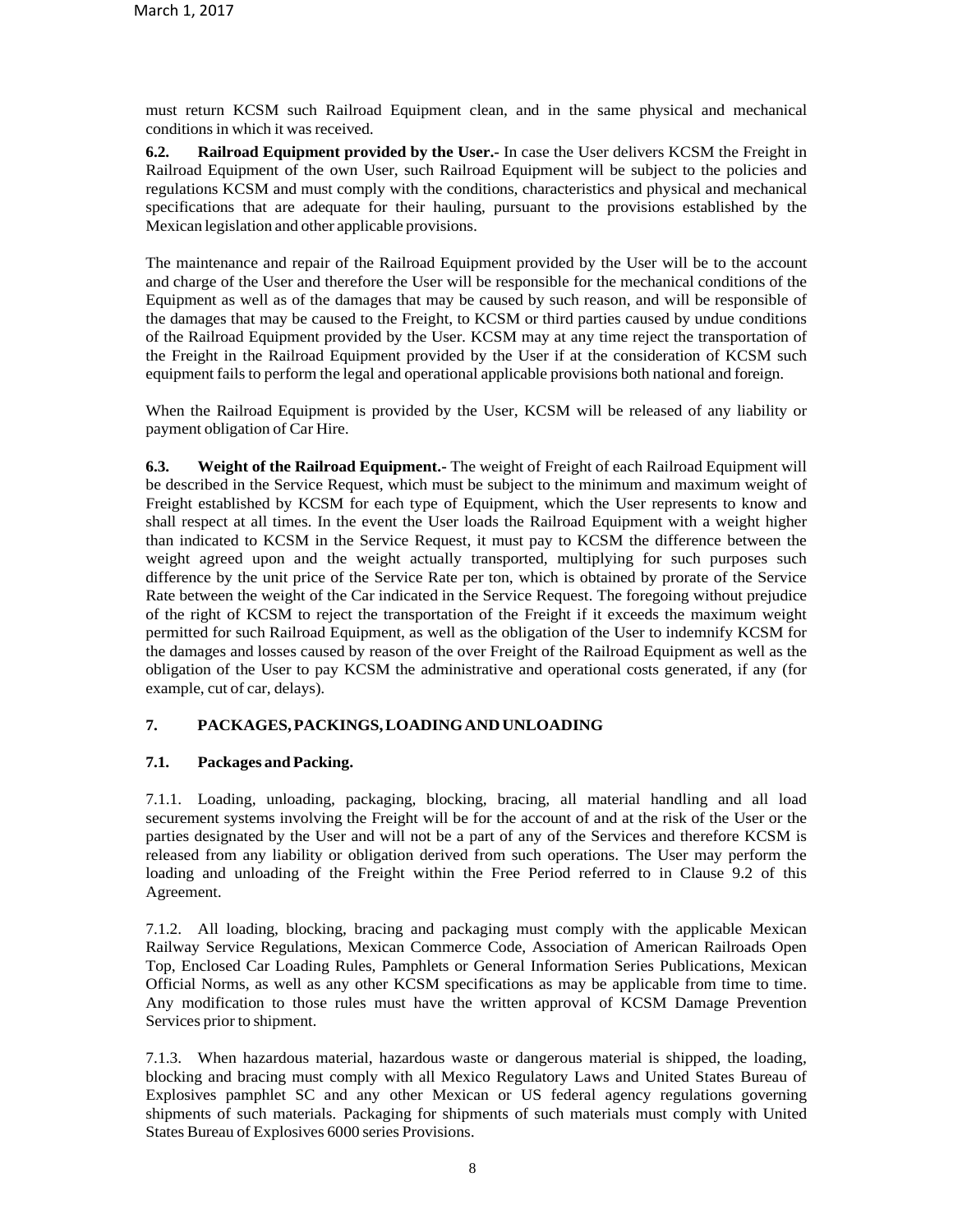7.1.4. In the event of a load shift when it is determined by KCSM that there was insufficient or improper blocking and bracing, the Shipper shall be responsible for all expenses resulting from such load shift including but not limited to repair or replacement of damaged equipment, expenses incurred in adjusting or transferring cargo, loss of or damage to cargo, charges, administrative fees, civil fines, storage and demurrage. All such expenses identified are due and payable before subject railcars will be released by rail KCSM.

7.1.5. The Shipper agrees to indemnify KCSM against any and all claims, lawsuits or other demands made against KCSM as a result of a load shift when it is determined by KCSM that there was insufficient or improper blocking and bracing.

7.1.6. It is the sole responsibility of the Shipper to apply appropriate and adequate tamper indicative, barrier seal security devices necessary to protect the cargo while in transit. KCSM does not apply seals or security devices except in the case of a breach of shipment integrity while in transit. KCSM does not in all cases inspect shipments for seal integrity nor the adequacy of seals or security devices. In the event that a seal or security device is broken or missing, the absence or breach of a seal will not create a presumption of contamination or theft without actual physical evidence. As a condition precedent to recovery for loss of, or damage to goods caused by a breach of shipment integrity while in transit, the Shipper is responsible for the documentation of the application of tamper indicative barrier seal type and identification numbers at origin and seal number(s) and type must be included on any claim presented for such losses. KCSM is not responsible for loss or shortages of any kind without proof that Shipper applied appropriate and adequate seal security devices.

**7.2. Repairs in Transit.-** In case that due to security reasons of the Freight or the Railroad Equipment, the packages and the packings require transit repairs, KCSM may perform such repairs directly or through third parties without the need to notify previously the User. The expenses incurred due to such repairs will at all times be borne by the User.

**7.3. Bulk Freight.-** Under the exclusive liability of the User, KCSM may receive Freight which by its nature may be transported in bulk as long as the User is liable for the operations of loading and unloading of the Railroad Equipment.

**7.4. Inspection of the Freight.**- KCSM reserves the right to verify the truthfulness and accuracy of the Specifications declared by the User, through inspections to the Freight as deemed convenient, pursuant to the provisions of Article 591, Section V of the Commerce Code reserving equally the right to deny transportation of the Freight which inspection was not allowed or not corresponding to the Specifications declared by the own User and to collect from the User the Service Rate relevant to the Freight actually transported, which Specifications were not those indicated by the User in the Service Request.

Likewise, in case KCSM deems the Freight does not correspond to the Specifications or considers that the transportation is jeopardized, it may refuse to provide the Services without any liability. In case the User rejects the inspection of the Freight, KCSM will be free from any liability and not bound to provide the Service.

The foregoing obligation is regardless of the authorizations of the competent authorities to inspect the Freight at any time during the transportation in any point of the Route, including the Points of Origin andDestination.

Likewise, the User may pursuant to the Rules of Application of the Various Service Rate request KCSM the revision of the Freight in which case the User will be liable for the relevant costs pursuant to the Various Service Rate in effect of KCSM.

**7.5. Falseness or inaccuracy of Representations.-** Pursuant to Article 187 of the Railroad Regulation, the damages and losses caused by omission, inaccuracy or falseness in the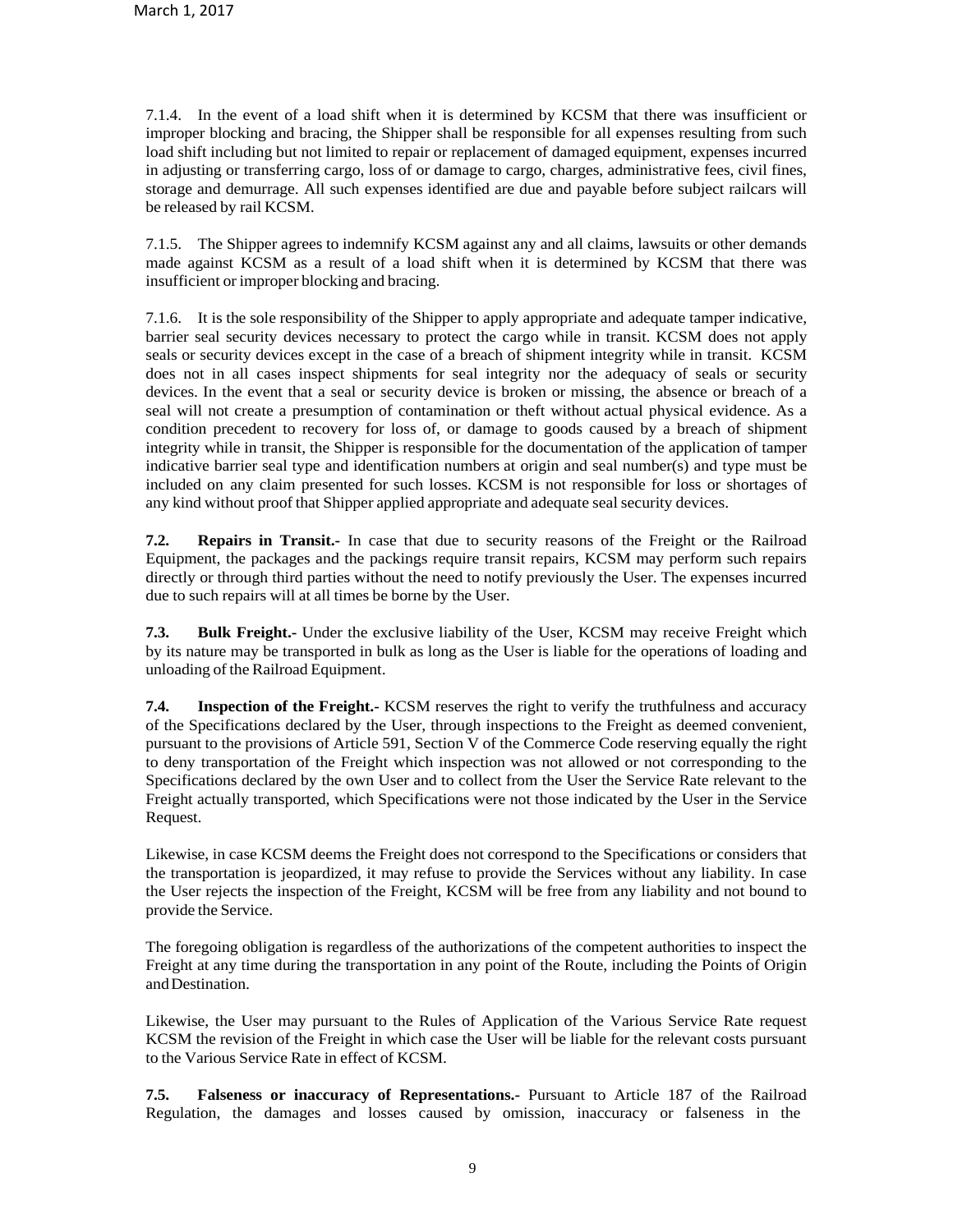Representations regarding the Specifications of the Freight, will be the exclusive liability of the User, including without limitation any damages and losses caused to the Freight whether by self or third parties, to the environment, the Railroad Equipment and the Freight of KCSM or third parties.

**7.6. Unloading of Merchandise.-** The Consignee must unload the Freight at the Point of Destination. Upon concluding the unloading, the User must withdraw from the Railroad Equipment all the material of packaging, packing or binding, as well as any remaining or residues of the Freight which includes the removal of fumigant labels. Likewise, it must verify that all the doors, caps, hatches and mechanisms of unloading doors of such Equipment is duly closed and secured and that the Railroad Equipment is delivered clean. Failure to do so, KCSM may charge the User all the costs and expenses derived from the foregoing including all expenses regarding the fumigant labels that are not removed. Once the unloading has been concluded, the Consignee undertakes to send KCSM through fax or e-mail a notice of release of Railroad Equipment and such notice will serve to determine the time used by the Consignee in unloading the Freight.

## **8. DELIVERYANDRECEPTION.**

**8.1. Delivery.-** The User must deliver KCSM the Freight in terms of Article 588 of the Commerce Code, in the understanding that KCSM will be bound to care and keep the Freight under its liability, pursuant to the provisions of the Law and the Regulations when the Freight is delivered to KCSM in the Point of Origin and on the date indicated pursuant to the Service Request. For the purposes of this Agreement, KCSM considers the Freight received when physically located in its power on board of the Railroad Equipment and having been documented with the relevant Bill of Lading.

**8.2. Reception.-** Once the User receives the Railroad Equipment in the Point of Destination all liability of KCSM will cease per losses, missing parts, damages or harm to the Freight as well as any other liability. For the purpose of this Agreement, Freight shall be deemed delivered by KCSM to the User and received by same at the time KCSM positions the Railroad Equipment on the destination tracks established in the Service Request. KCSM must deliver the Freight to the Consignee in the same conditions in which it received it, except normal wear and tear by passage of time, the transportation of the normal handling of the Freight or any other damage to the Freight in terms of the provisions of this Agreement.

### **8.3. Comparison of the Freight.**

8.3.1. KCSM has the right to inspect, weigh or reject shipments at origin or anywhere enroute including destination for non-compliance with the provisions contained in any applicable rule herein.

8.3.2. The User must notify KCSM of any loss or damage within one (1) business day of the shipments being actually placed at destination and allow KCSM or its agent the opportunity to observe the unloading and to inspect the cargo. KCSM reserves the right to inspect damaged cargo and to accept or waive requests for verification.

8.3.3. Failure of KCSM to inspect damaged cargo or in the event that KCSM waives its right to inspect for whatever reason, will not relieve the burden of the claiming party to establish that cargo was received in a damaged condition or lesser quantity nor will such failure constitute an admission of liability by KCSM. KCSM's waiver of its right to inspection / verification will not diminish or harm User's ability to assert its claim against KCSM.

8.3.4. In the case that the comparison or inspection of Freight is requested by the User with the only intention of verifying the physical state of the Freight transported without there being any exterior damage in the Railroad Equipment or in the seals place on same, the User will be obligated to pay KCSM for all costs and expenses generated by such comparison or inspection of the Freight.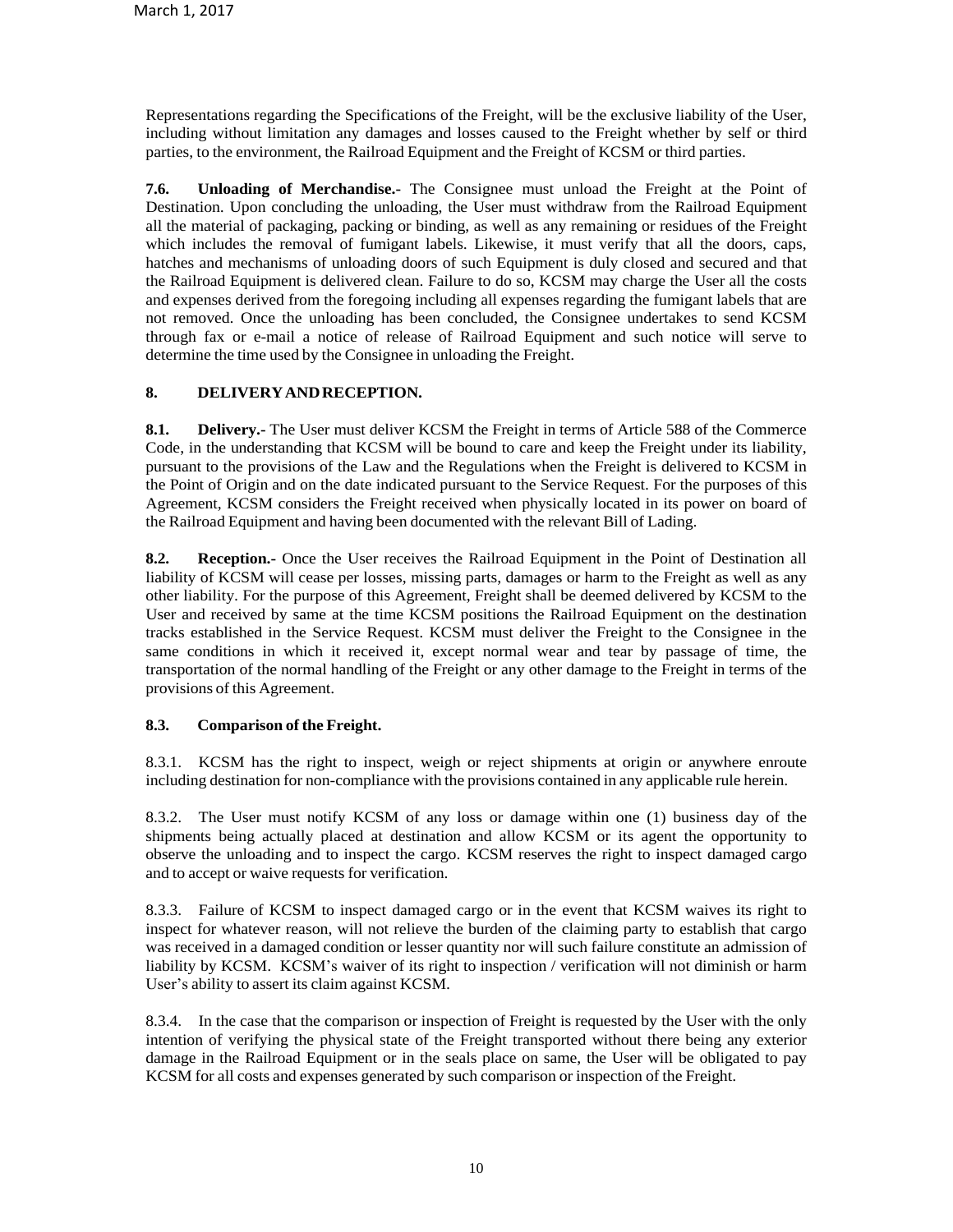**8.4. Rejection of the Freight.-** Shipper and/or consignee must mitigate damages by receiving the damaged cargo unless it is totally worthless and is without salvage value. Shipper and/or consignee may not abandon damaged or partially damaged shipments to the rail KCSM when the damaged shipment retains any value.

**8.5. Sale of Freight.-** After 5 (five) calendar days as of the date of arrival of the Freight to the Point of Destination, KCSM may place the unclaimed Freight at the availability of the competent authorities for its sale in terms of the provisions of Articles 603 of the Commerce Code. Regarding the foregoing, a minute will be prepared evidencing the authorization of the competent authority of the product of the sale and other relevant facts related thereto. In case once the sale is performed the owner of the Freight or its representative appear, the provisions of Articles 604 of the Commerce Code will apply.

**8.6. Sale of Perishable Products.-** Regarding perishable products, KCSM may sell the Freight directly without the need of any authorization, once 5 (five) calendar days have passed from the date of arrival of the Freight to the Point of Destination and the Freight has not been claimed. Through the execution of the Bill of Lading, the User expressly authorizes KCSM to perform the sale of perishable products in terms of this Clause expressly waiving any claim, suit or indemnification against KCSM and releasing KCSM from any liability derived from such sale. From such sale, a minute will be prepared evidencing the product of the sale and the relevant facts related thereto.

**8.7. Product of the Sale.-** In the cases referred in Items 8.5 and 8.6 above, the product of the sale of the Freight will be applied to the payment of the Services and other Various Services as well as for the payment of any other liability derived from the Bill of Lading. The remaining, if any, will be at the availability of the owner of the merchandise prior evidence ofsuch circumstance.

When the product of the sale of the Freight is not sufficient to cover the Service Rate, the Various Service Rate and other considerations in favor of KCSM, the User responsible of payment as mentioned in the Service Request will be bound to pay KCSM within the 3 (three) following business days to the date when the relevant payment request is received, any difference in favor of KCSM that was not covered with the product of the sale of the Freight.

The User accepts and recognizes that KCSM will not incur in any liability by not selling or delaying the sale of the Freight in the hypothesis indicated in items 8.5 y 8.6 above. In such cases the User will continue being liable for all the charges of storage, delay, right of floor and other Various Services rendered.

# **9 ACCESSORIAL SERVICES.**

**9.1. Charges per Accessorial Services.-** KCSM reserves at all times the right to collect additional considerations to the Service Rate per concept of **Accessorial** Services including but not limited intermodal storage, applying the **Accessorial** Services Rate in effect, which the User, if any, represents to know and commits to pay the amounts for such Various Services in terms of Section 10 of this Agreement.

Any other service not included in the Service Rate or in the **Accessorial** Services Rate must be governed by the provisions established in the regulations, policies and provisions of KCSM and the User will be bound to pay the additional charges pursuant to the policies and guidelines of KCSM.

**9.2. Charges per delays.-** The User will have an ordinary free period to perform the maneuvers of loading or unloading of the Freight, 24 (twenty four) hours (hereinafter, the "Free Period"). The Free Period for loading or unloading will begin as of 12:00 hours of the same day if they are located at that time or previously or as of 24:00 hours if they have been placed after 12:00 hours. The User will notify KCSM when concluding the maneuvers of loading of the Freight and ready for transportation or when upon concluding the unloading maneuvers from the Railroad Equipment and ready to be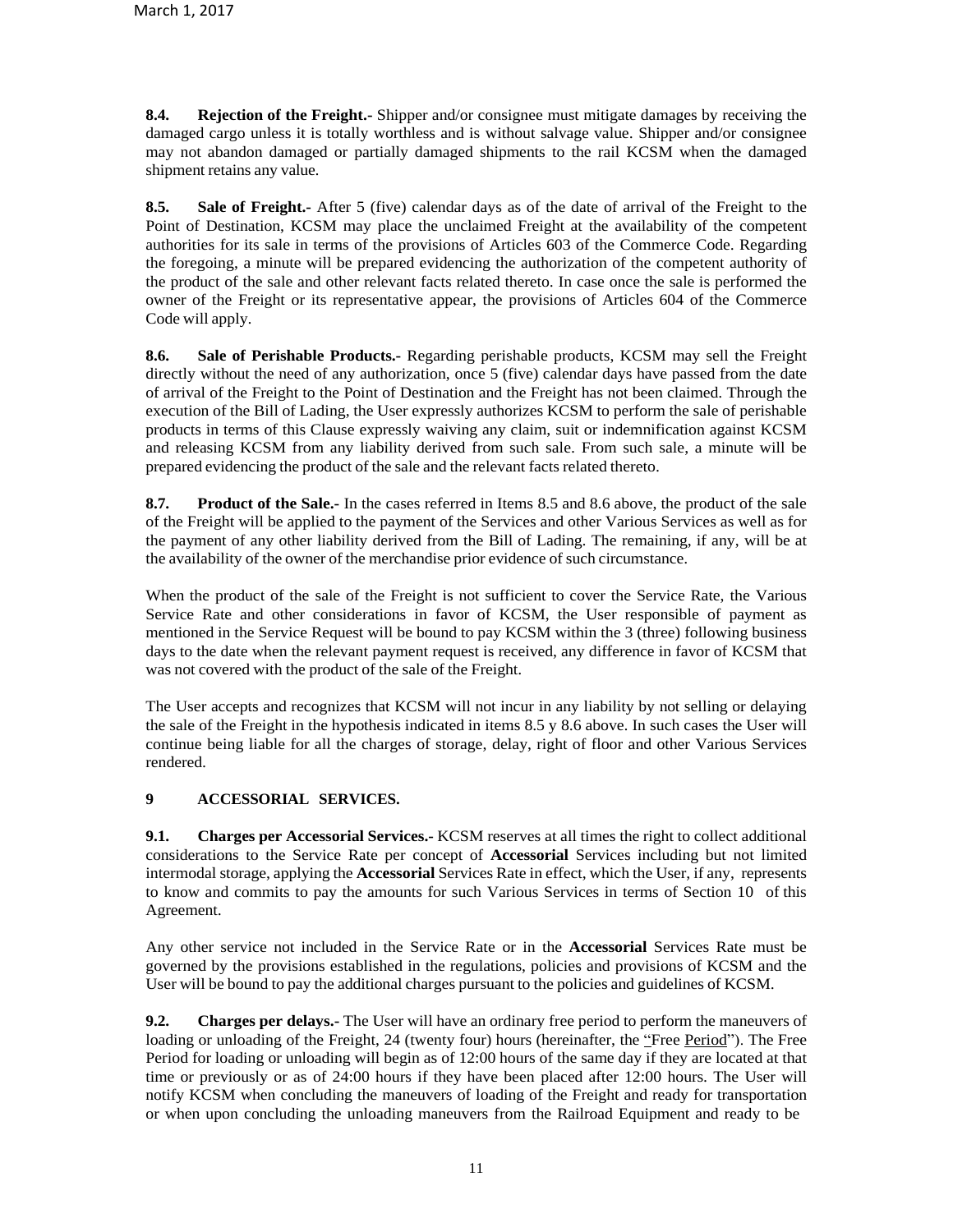released to KCSM. If the loading or unloading of certain Railroad Equipment is not concluded within the Free Period and/or the User omits to send KCSM the "Car Release Format" available in the internet page of KCSM, the User must pay KCSM the relevant delay which will be collected per each period of 24:00 hours or fraction, computed as of the conclusion of the Free Period pursuant to the rates established for this concept in the Various Service Rate.

**9.3. Mediation.-** The considerations generated for the rendering of the Various Services in which KCSM acts as mediator (for example, changes of destination, etcetera) must be liquidated immediately in the Point of Origin or, if any, in the new Point of Destination.

### **10. PAYMENTS,INVOICINGANDDELINQUENTINTEREST.**

**10.1. Form of Payment.-** Except if a commercial credit or other payment conditions have been agreed upon in writing with the User or as provided last paragraph of this Section 10.1, the User must pay the Service Rate previously and in advance of the date when the Service is performed, through deposit or transfer to the bank accounts KCSM indicated as follows or to any others indicated for such purposes by KCSM and notify to the User in writing.

Payments in Mexican Currency:

| Bank:        | <b>Banamex</b>                              |
|--------------|---------------------------------------------|
| Beneficiary: | Kansas City Southern de México, S.A de C.V. |
| Currency:    | <b>Mexican Pesos</b>                        |
| CLABE:       | 002 18008 70055 81782                       |
| Account:     | 558178                                      |
| Location:    | México D.F Sucursal: 870                    |

Payments in American Dollars:

| Bank:        | <b>Bank of America</b>                             |
|--------------|----------------------------------------------------|
| Beneficiary: | Kansas City Southern de México, S. de R.L. de C.V. |
| Currency:    | <b>United States Dollars</b>                       |
| Account:     | 6290826870                                         |
| ABA:         | 121 000 358                                        |
| Location:    | Concorde California, USA                           |

At KCSM intermodal terminals User, must have entered into a written agreement for credit with KCSM. If User has not entered into an agreement for credit with KCSM, or User has not performed the payment of the Freight, KCSM will withhold the pickup of a trailer or container from the intermodal terminal, until credit has been established or the destination ramp charge payment is made by User to KCSM through a wire transfer to the bank accounts above mentioned.

**10.2. Invoicing.-** KCSM will send the User through electronic means (for example, Internet, email, fax), for acceptance and payment the relevant invoice of the Service, containing a description of the rates applicable to such Service. The physical delivery of the invoice will be performed once the User has made payment of the Service to KCSM.

The clarifications or complaints of the User for the invoicing of the Service must be presented to KCSM in a term of 3 (three) calendar days computed as of the date when the User has received from KCSM the relevant invoice, in the understanding that in case of failure to do so such invoice will be deemedaccepted.

Under no circumstance or reason, the User may without the prior and written consent of KCSM discount from the relevant payment for the rendering of the Service, those charges that for any reason or cause KCSM has in favor of the User. The lack of payment of the Service by the User as well as of the additional Various Services will give rise to the immediate suspension of the Service by KCSM without prejudice to its right to claim outstanding payments before the relevant legal courts.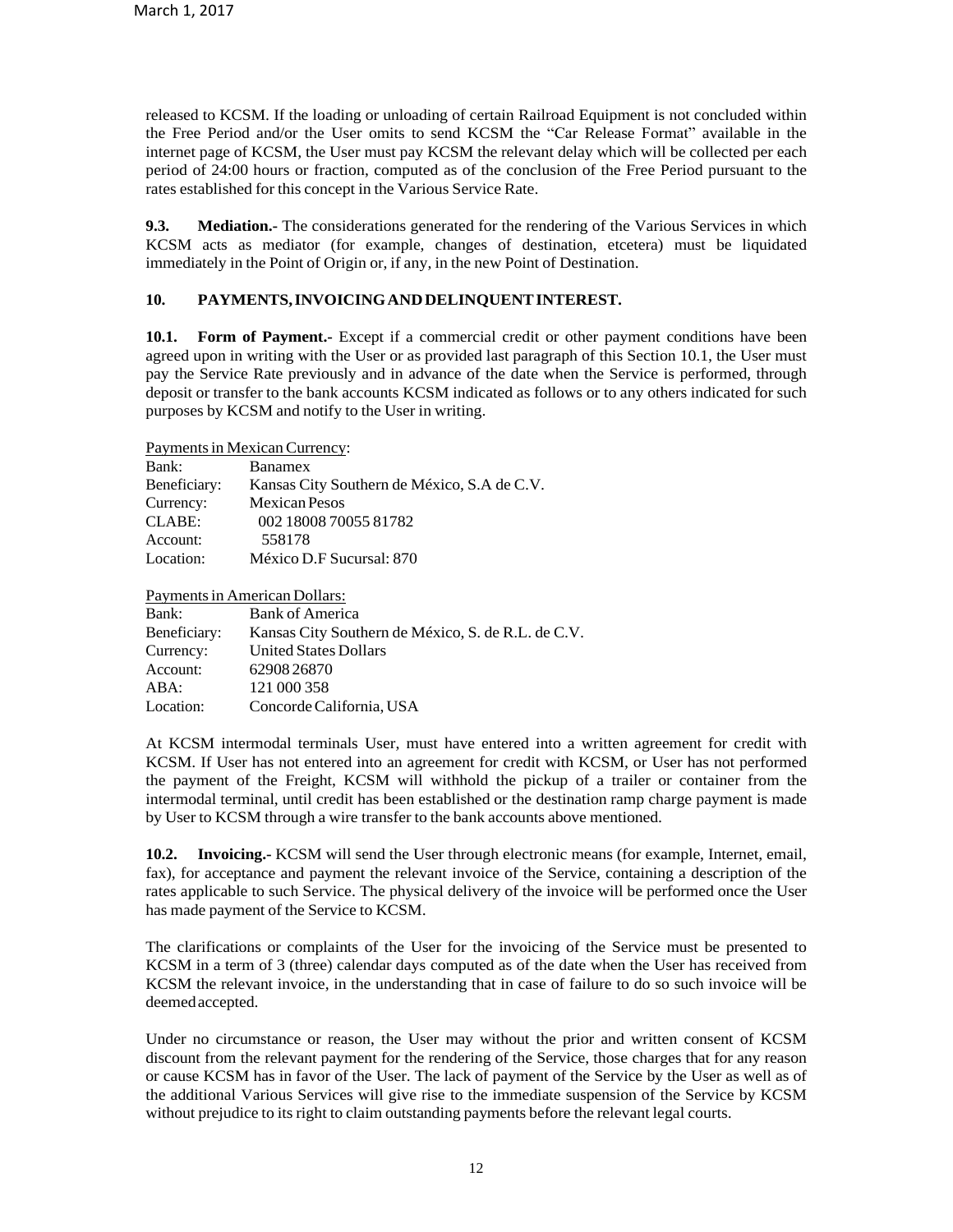User shall be liable for payments of the transportation charges accruing on a shipment, and nothing herein shall limit the right of KCSM to require at time of shipment the prepayment of charges or guarantee thereof. Customer will pay KCSM if shipment is prepaid, or be responsible for payment if shipment is made collect, and pay immediately upon presentation of a bill by KCSM. If shipper or consignee has entered into an agreement for credit with KCSM, the terms and conditions of the credit agreement will supersede any prepayment or payment upon demand requirement.. Placement of equipment by KCSM under credit agreement for unloading shall be deemed acceptance ofshipment.

Acceptance of shipment by User shall be deemed acceptance of responsibility for payment of all charges accruing on the shipment, including detention and switching services performed at destination. Such payment shall be in U.S. or Mexican money and will not be reduced to offset claims, damages to property or for other reasons.

**10.3. Delinquent Interests.-** The lack of timely payment of the Services or the Various Services will cause delinquent interest over unpaid balances for all the time of the delay which will be calculated as established:

Rates and Mexican Pesos: Regarding rates agreed upon in Mexican Pesos the delinquent interest will be calculated resulting of multiplying the amount due considering the number of past days according to each User's credit days times a daily rate of 0.066% (24% annual) this will apply until the full payment is received.

Rates in US Dollars: Regarding rates agreed upon in Dollars, Legal Currency of the United States of America, the delinquent interest will be calculated resulting of multiplying the amount due considering the number of past days according to each User's credit days times a daily rate of 0.05% (18% annual) this will apply until the full payment is received.

In case of partial payments by the User, the amounts delivered to the account of the debt will be applied first over the delinquent interest and after over the principal.

**10.4. Taxes. -** All the fiscal contributions (federal, states or municipal) caused or generated by or due to the rendering of the Service and the additional Various Services will be paid by each one of the Parties as corresponds them pursuant to the applicable Fiscal Laws.

## **11. LIABILITYPERLOSSES,EMBEZZELMENTS, REDUCTIONSANDAVERAGES.**

**11.1. General Liabilities.-** KCSM will be liable for the losses, damages and harm caused to the Freight as of the time of receiving the Freight in the Point of Origin until delivered to the Consignee in the Point of Destination, in the terms established in the Service Request, the Shipment Guide, this Agreement, the Regulatory Law and the Railroad Regulation. The liability for KCSM will be limited and, if any, extinguished pursuant to the Regulatory Law, the Railroad Regulation or the Commerce Code.

Regarding the foregoing, KCSM represents to have the necessary insurance to guarantee the risks attributable to KCSM derived from the rendering of the Service in terms of the provisions of Article 53 of the Regulatory Law and 188 of the Railroad Regulation.

**11.2. Limits of Liability.-** Under no circumstance will KCSM liability exceed the actual amount of physical loss or damage sustained to the cargo plus any costs incurred through efforts to mitigate such loss or damage. KCSM will be released from all liability for loss, damage or delay without limitation when the loss or damage is the consequence of any of the following causes:

- (i) An Act of God or *Force Majeure* event.
- (ii) An Act of the Public Authority.
- (iii) An act of a public enemy.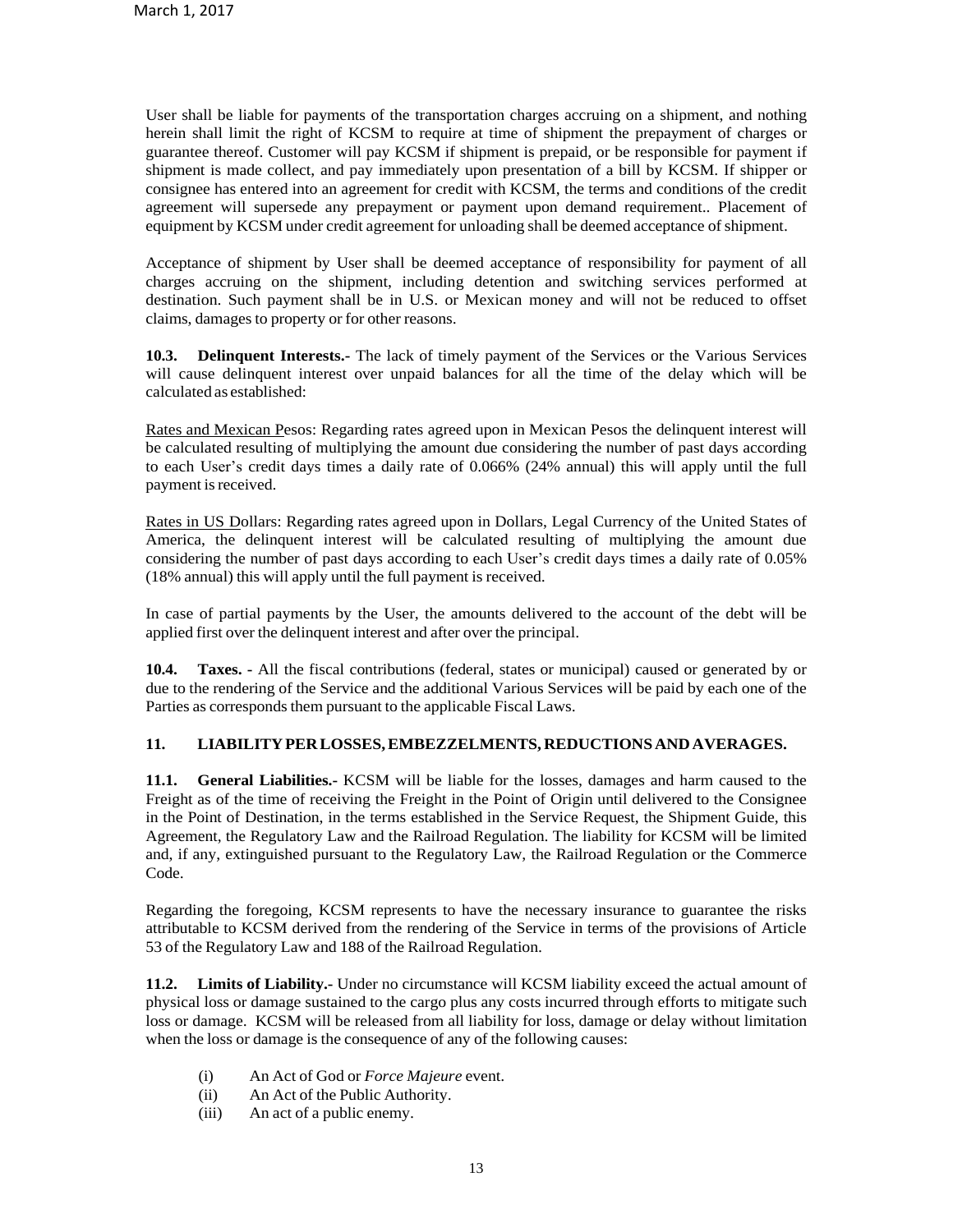- (iv) Acts of civil disobedience including but not limited to armed assaults, riots, civil disorder and strikes.
- (v) The inherent quality or characteristics of the product shipped.
- (vi) Naturalshrinkage.
- (vii) An act or default of the Shipper, owner or receiver.
- (viii) Shipments stopped and held in transit at the request of the Shipper, owner or receiver of the goods.
- (ix) Improperloading or packaging.
- (x) Use of inadequate or improper rail equipment; equipment that is not suitable for the productshipped.
- (xi) Causes not attributable directly or indirectly to KCSM.
- (xii) Any of the causes indicated in Article 51 of Mexican Railroad Service Regulations.

11.2.1. KCSM is only responsible for loss of or damages to Freight that occurs while the Freight is in the specific care and custody of KCSM.

11.2.2. KCSM will not be responsible for special or consequential damages, indirect or punitive damages arising from loss, damage, suspected contamination or delay to cargo. KCSM will not be responsible for attorney fees or interest.

11.2.3. KCSM will not be responsible for any damages, direct or indirect that result from an interruption of rail service or other delay nor does KCSM guarantee rail service on any scheduled time frame (transit times).

11.2.4. KCSM will not be responsible for any losses attributable to fluctuation in the market value of the cargo.

11.2.5. In the event that an act or omission of any party involved in the transportation process (Shipper, KCSM, and receiver) is not the sole cause of the claimed loss or damage but contributes to such loss or damage, each party will be liable for only that portion of the loss or damage caused by its negligence.

11.2.6. Shipper shall bear the responsibility to inspect and accept or reject any equipment provided for loading. In the event the Shipper elects to load any equipment KCSM will not be liable for loss or damage caused by defective equipment.

11.2.7. KCSM is not responsible for temperature, corrosion or humidity related loss or damage.

11.2.8. KCSM will not be responsible for losses or shortages of any kind without proof that Shipper applied seal security devices approved by KCSM. The absence or breach of a seal or security device will not create a presumption of contamination or theft without actual physical evidence.

**11.3. Freight Involved in Accidents.-** In case the Freight is involved in accidents the Consignee is bound to receive the merchandise or objects that are in good state, leaving with KCSM only those which damage is justifiably subject of claim. The reception by the Consignee of merchandise and damaged goods without prior agreement with KCSM will release KCSM of all liability.

**11.4. Value Declared.-** Except as otherwise agreed upon in writing by the Parties, and except as provided below, pursuant to the second paragraph of Article 52 of the Regulatory Law the liability of KCSM for loss of or damage to the Freight shall be limited to an amount equivalent to 15 (fifteen) days' general minimum wage in the Federal District per metric ton, or the proportional amount in case of shipments of lesser weight, pertaining to the specific weight of the loss or damage to the Freight.

In order for KCSM's liability to be extended under the terms of the first paragraph of Article 52 of the Regulatory Law, Shipper shall (i) confirm to KCSM previously and in writing its request for such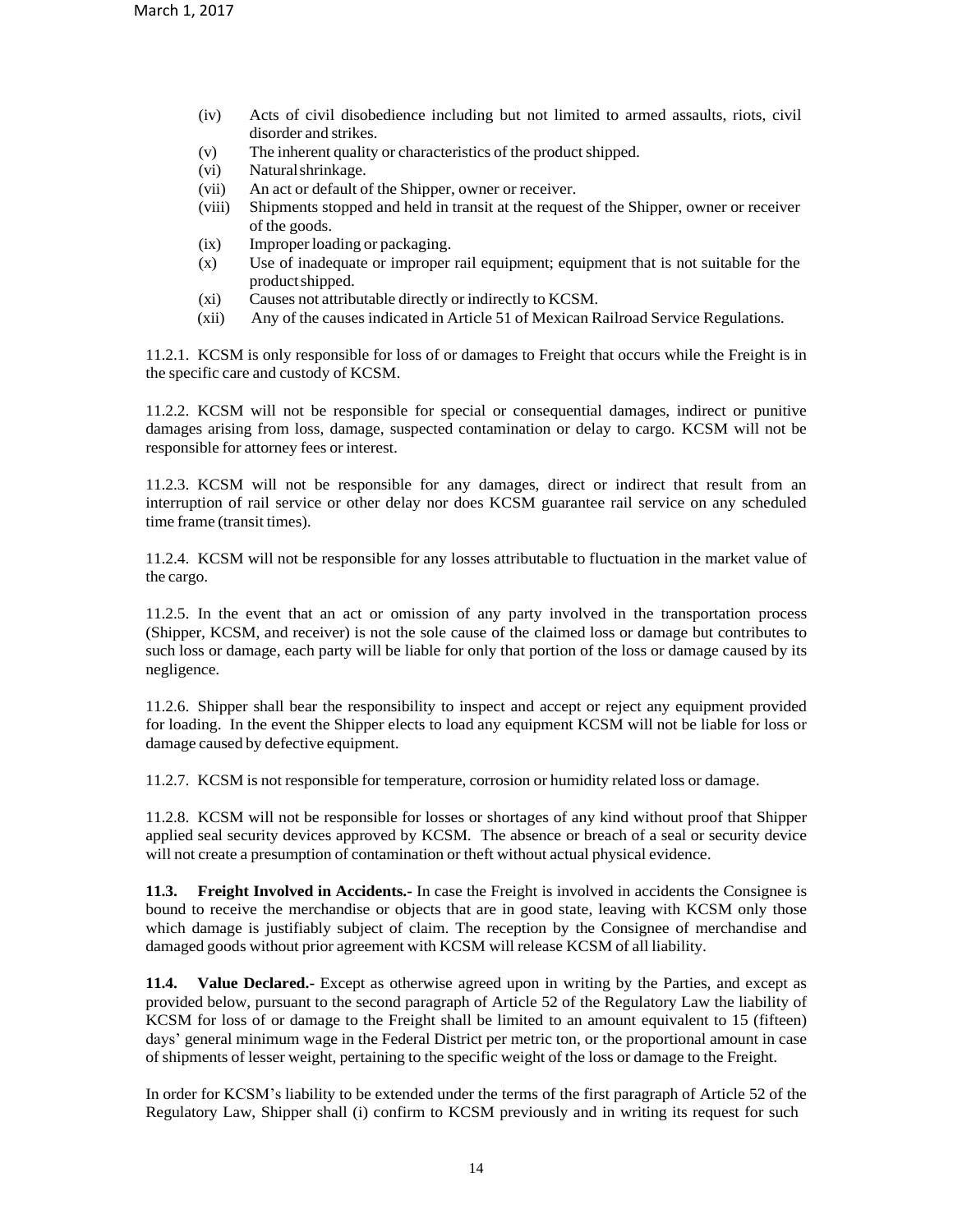extension, (ii) declare the value of the Freight by means of the written forms provided by KCSM for such purposes, (iii) pay the extended liability surcharge referred to in the last paragraph of this Section 11.4, and (iv) comply with each and all of the provisions set forth in the Bill of Lading, including (without limitation) those set forth in the last paragraph of this Section 11.4. Provided all such conditions are met, the liability of KCSM for loss of or damage to the Freight will be limited to the lesser of the value declared by Shipper or the actual amount of loss or damage, and shall otherwise remain subject to all of the terms and provisions of the Bill of Lading, including any and all limitations to liability for cargo loss and/or damage outlined therein.

In addition to any other conditions set forth in the Bill of Lading or applicable law, in order for KCSM's liability to be extended in terms of the first paragraph of Article 52 of the Regulatory Law, Shipper shall comply with each and all of the following provisions:

- i) Shipper shall provide KCSM with written notice no less than 5 (five) business days before the corresponding railcar(s) is (are) released for transportation, that Shipper is requesting extended liability in terms of the first paragraph of Article 52 of the RegulatoryLaw.
- ii) Shipper shall agree to pay the extended liability surcharge determined by and provided in writing by KCSM Freight Claim and Insurance Department for each such shipment.
- iii) The extended liability surcharge shall be invoiced to Shipper as a separate charge, and shall be additional to and independent from any and all transportation rates and/or any other charges, fees or rates whatsoever.

**11.5. Own insurance.-** When the User insures the Freight itself, by its own means or through an insurance company, KCSM will only be liable to the subrogated party for any loss or damage in accordance with the terms and limitations of Article 52 of the Railroad Service Regulatory Law.

#### **11.6. Claim Filing Requirements and Procedures.**

11.6.1. Under the terms of Article 186 of the Railroad Service Regulation, in the case of the total or partial loss of the Freight, the claim must be filed in writing, via telefax or by electronic mail within a maximum of one hundred and eighty (180) calendar days from the date the corresponding consignee is notified of the loss. All such written or electronic communication of claims shall comply with the minimum requirements contained herein. Claims may only be submitted by the beneficial owner of the cargo or a party to the transportation contract covering the subject shipment.

11.6.2. All claims must provide the following information:

- (i) A demand for payment in a specific amount.
- (ii) Information identifying the KCSM shipment including the railcar initials and number, Shipper and receiver identification, shipping date and commodity.
- (iii) Origin records as to the condition and quantity of the cargo at the time the shipment was given to the origin rail KCSM. If shortage is involved proof of origin seals applied must be furnished.
- (iv) Destination records as to the condition and quantity of the cargo at the time it was received from KCSM. If shortage is involved the destination record of seals must be furnished.
- (v) Explanation and Verification (proof of the value) of the amount claimed.
- (vi) Evidence of the disposition of the cargo.
- (vii) Proof that the shipment was loaded in compliance with Section 7.1 of this agreement.
- (viii) The User must present the proof of payment for hauling in order to commence the claims process.
- (ix) KCSM will pay the User the amount of the damages or shortages after the User has confirmed the acceptance of the figure that KCSM presents as the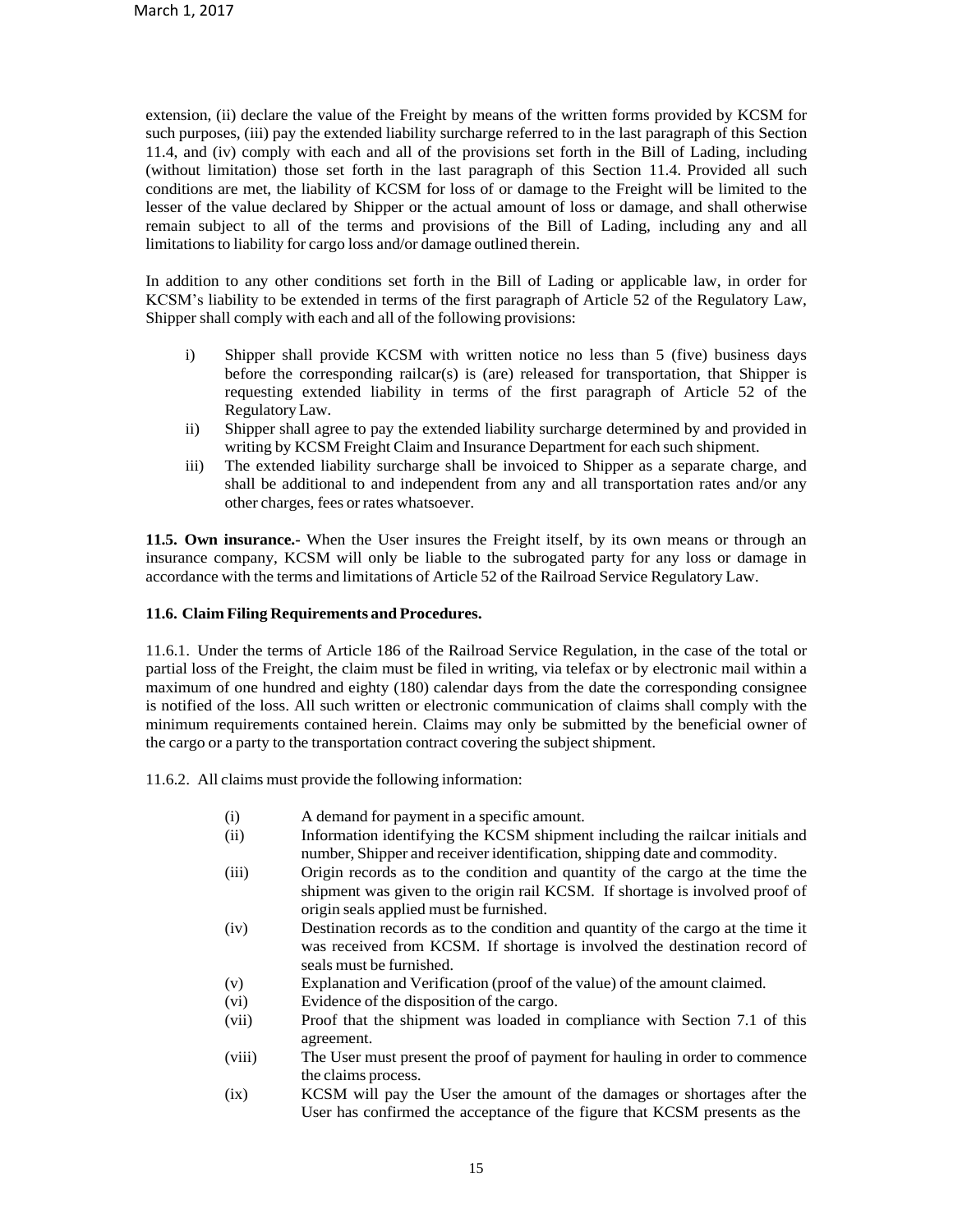Settlement Offer and issued the corresponding invoice. The invoice issued to KCSM to confirm acceptance of the amount offered and to cover the indemnification will not itemize the VAT *(IVA),* in accordance with the terms of Article 1 of the Value Added Tax Law.

11.6.3. KCSM reserves the right to summarily deny any and all claims submitted that do not contain all or part of the aforementioned documentation.

11.6.4. All loss and Damage Claims filed against KCSM must be filed with:

FreightClaims Kansas City Southern de Mexico Manual L. Barragan #4850 Nte. 64290 Monterrey, Nuevo Leon Mexico

Telefax Number: 8852-0375 or 8852-0331 Toll Free from U.S.: 1-888-812-9512; Toll Free from Mexico: 81.8852.7777

Email address: [freightclaims@kcsms.com.mx](mailto:freightclaims@kcsms.com.mx)

**11.7. Traffics with Railroad Exchange.-** For the traffics that are exchanged with other national railroads or other means of national transportation as well as for the traffics originated in Mexico with a destination in the United States of America or Canada and vice versa when documented through one or more Bill of Ladings in which are included local traffic in Mexico or international traffic in the United States of America and/or Canada as the case may be, KCSM will only be liable for damages or losses of the Freight a long as: (i) the damage or loss occurs in Mexico and under the possession of KCSM; (ii) the damage or loss is duly evidenced without existing any fact or circumstance pursuant to the Mexican legislation or the Bill of Lading that entails a cause of release or exclusion of liability of KCSM.

**12. SHIPMENT OF MATERIAL AND HAZARDOUS RESIDUES SUBJECT TO SPONTANEOUS COMBUSTION, EXPLOSIVES, FLAMMABLE MATERIALS AND CORROSIVES.-** Under the exclusive liability of the User regarding the risks of damages or loss of the Freight, damages caused to the Freight or the Freight of third parties, including KCSM and damages to the environment, KCSM will receive all types of merchandise only when complying with the provisions of the Regulation for the Land Transportation of Hazardous Materials and Residues and other provisions and Mexican Official Norms applicable as long as the Freight performs the standards of identification that are indicated as follows:

**12.1. Identification.-** The identification of the merchandise in which the Freight is evidenced must adjust to the classification referred to in Chapter 1 of the Regulation for the Land Transportation of Hazardous Materials and Residues, as well as the norms containing the lists of these substances and hazardous residues more commonly transported pursuant to its classification, division of risk, secondary risk, the number assigned by United Nations, as well as the special provisions to which the transfer and method of sealing and packaging must be subject, pursuant to the provisions established in Article 17 of such Regulation.

**12.2. Obligations Prior to the Services.-** Prior to the rendering of the Services, the User must perform the obligations referred in Article 114 of the Regulation for the Land Transportation of Hazardous Materials and Residues which it expressly represents to know. KCSM may refuse to provide the Services without any liability in case of breach of the User of such provisions.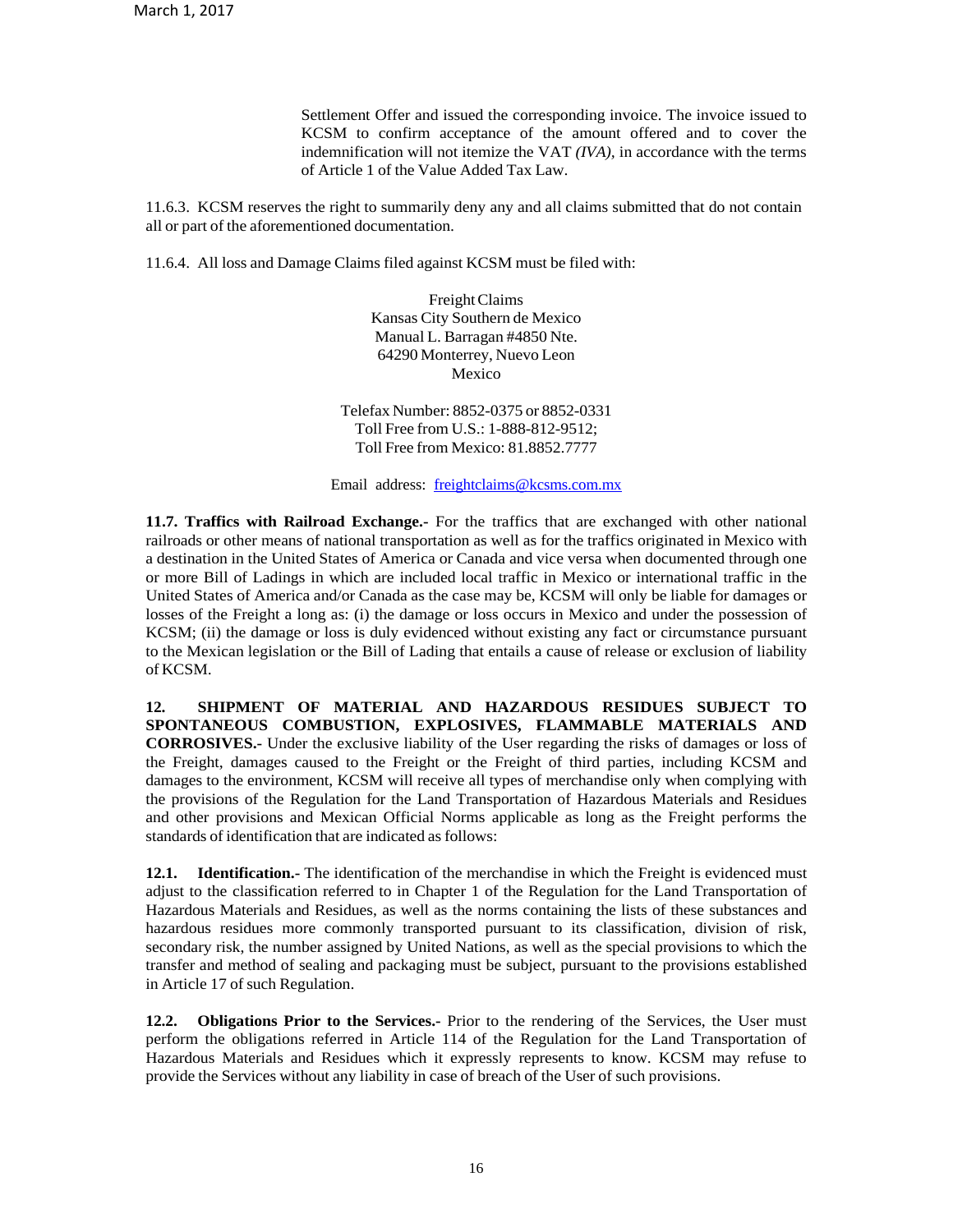**12.3. Unloading.-** In the operation of unloading the Consignee must perform the provision of Article 115 of the Regulation for Land Transportation of Hazardous Material and Residues which it represents it knows.

**12.4. Indemnification.-** Any contingency or accident derived from the transportation of hazardous materials and/or residues not attributable to KCSM must be attended directly by the User within the 24 (twenty four) hours following the notification of the event by KCSM, in the understanding that in case of failure to do so such contingency or accident may be attended by personnel contracted by KCSM and the User must pay all the costs originated including the payment of fines that are imposed by any authority against KCSM, or the User for theses contingencies or damages. Similarly, the User must keep KCSM safe and harmless from damages and losses that such contingency or accidents caused and shall indemnify it in a maximum period of 30 (thirty) calendar days counted as of the date of requirement of payment of the indemnification in question without the need of such requirement being of a judicial nature.

The delay in performing the payment of the indemnification by the User will generate a delinquent interest to its charge over the amount of the indemnification claimed equal to the delinquent interest established in item 10.3 of this Agreement.

## **13. GENERAL PROVISIONS.**

**13.1. Termination. -** In case of breach of any of the obligations of the User derived from the Bill of Lading, including any payment obligation, KCSM may choose either to demand the strict performance or its termination, without the need of any judicial decree whatsoever, by simply notifying the User in writing.

In case of termination of the Bill of Lading, the User entitles KCSM without prejudice of any other right or action that may correspond it, to unload the Freight where located and without any authority intervention and as of now releases KCSM of any liability of a mercantile, civil, criminal nature or any other that may proceed against KCSM for the exercise of the authority referred in this point.

**13.2. Acts of God or Force Majeure.-** KCSM will not be liable for losses, damages, missing parts or harm suffered by the Freight or any other breach of the obligations to its charge included in the Bill of Lading, due to an act of God or Force Majeure, which include without limitation lightning, hurricanes, earthquakes, land sliding, violence, war, insurrections, derailing, obstructions to tracks, acts of authority, fires, floods, acts of terrorism, strikes, demonstrations or any other circumstance beyond its control and not attributable to KCSM. Likewise, KCSM will be released of all liability in case the User fails to inspect the Railroad Equipment assigned prior to be loaded, and in such case no claim or lawsuit filed for such concepts shall proceed.

**13.3. Assignment and Subcontracting.-** This Agreement is not negotiable and therefore the rights and obligations derived from same may not be assigned to any person without the prior and written consent of KCSM. Notwithstanding the foregoing, KCSM may subcontract the Services and Various Services without the need to notify the User.

**13.4. Confidentiality.-** The Parties recognize that the Bill of Lading, as well as the correspondence and communications arising from same constitute commercial information of a strictly confidential nature (hereinafter, the "Confidential Information"). The User and KCSM expressly are bound to keep in the strictest confidentiality each and every term and condition established in the Confidential Information and may not disclose such Confidential Information in their own benefit or the benefit of third Parties without the written authorization of the other Party.

**13.5. Severability**.**-** If any provision of this Agreement is invalid or non-executable it will be deemed not contained herein but without altering the validity of the other provisions which will be interpreted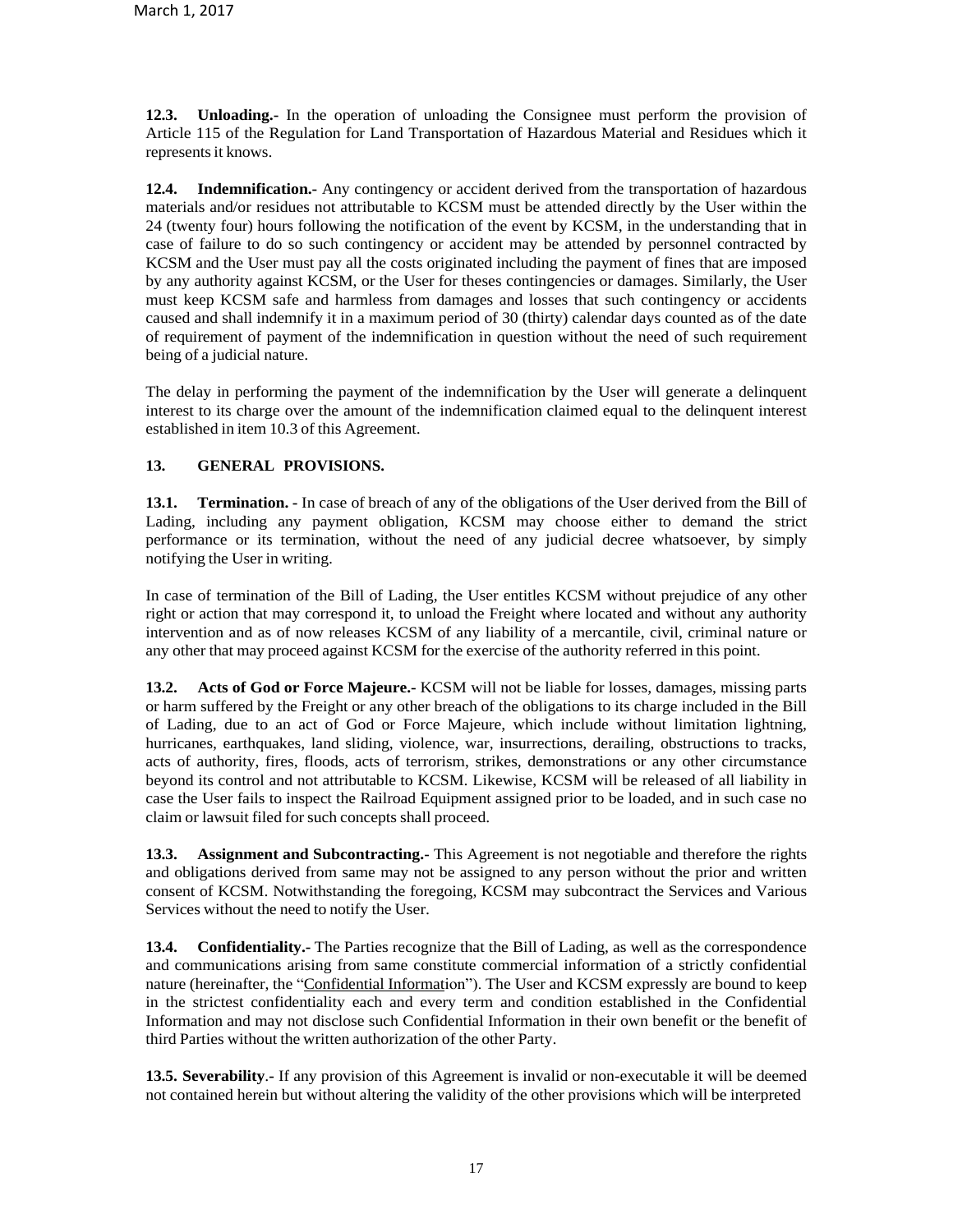in such form to obtain the scope that most resembles the original intention of the Parties when executing this document.

**13.6. Waiver.-** No delay in the exercise of the rights contained in this Agreement, or the omission to enforce them must be interpreted as a waiver of such right. The implicit or tacit waiver of a right or action in a particular situation will not operate as a waiver of such right or action in any other circumstance.

**13.7. Language.-** This Agreement is available in English and Spanish Language. Notwithstanding the foregoing, should there be any conflicts between the two versions; the Spanish version shall prevail over the English version.

**13.8. Clause Titles.-** The titles of the Clauses that appear in this Agreement are exclusively to facilitate their reading and handling and are not deemed to define, limit or describe their content, and therefore they do not transcend their content nor must be taken into consideration for interpretation purposes.

**13.9. Applicable Legislation and Jurisdiction.-** The Parties expressly submit to the Mexican Federal Laws including the Regulatory Law, the Railroad Regulation, Title X of the Commerce Code and other applicable provisions for anything not provided in the Bill of Lading.

In case of any dispute arising in relation with the rendering of the Services or derived from the interpretation of the Bill of Lading, the Parties expressly submit to the jurisdiction of the competent federal courts based in Mexico City, Federal District, waiving any other jurisdiction that may correspond to them whether by virtue of the Points of Origin or Destination, whether in the national territory or abroad, their current or future domiciles or any other cause.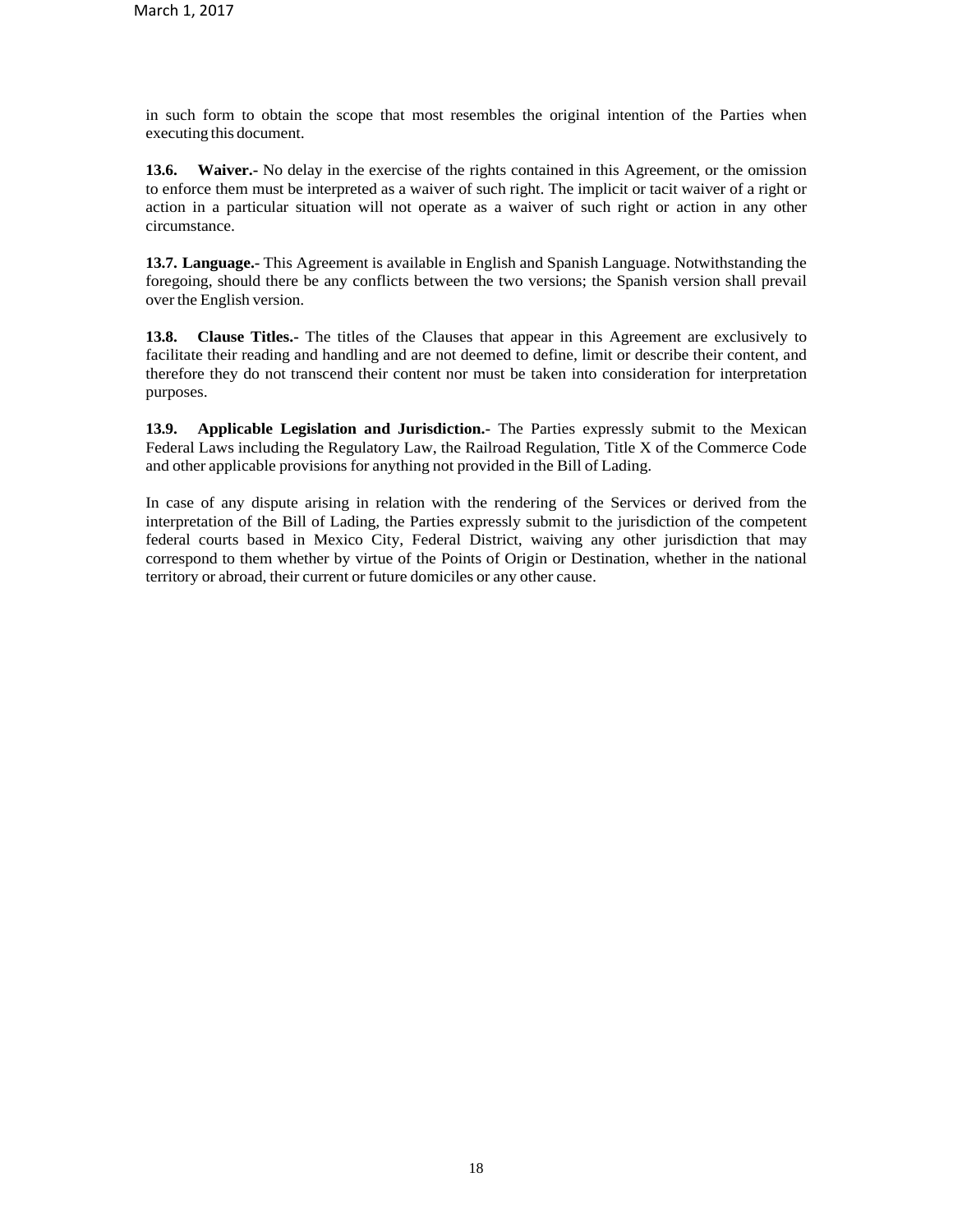

Exhibit A

| <b>UN/NA</b>  | <b>PSN</b>                              |
|---------------|-----------------------------------------|
| NA0124        | JET PERFORATING GUNS, CHARGED OIL WELL, |
|               | WITH DETONATOR                          |
| NA0124        | JET PERFORATING GUNS, CHARGED           |
| NA1556        | JET PERFORATING GUNS, CHARGED           |
| NA1955        | <b>METHYLDICHLOROARSINE</b>             |
| NA1967        | ORGANIC PHOSPHATE, MIXED WITH           |
|               | <b>COMPRESSED GAS</b>                   |
| NA2742        | PARATHION AND COMPRESSED GAS MIXTURE    |
| NA2742        | SEC-BUTYL CHLOROFORMATE                 |
| <b>NA2845</b> | <b>ISOBUTYL CHLOROFORMATE</b>           |
| <b>NA2845</b> | METHYL PHOSPHONOUS DICHLORIDE           |
| <b>NA2927</b> | ETHYL PHOSPHONOUS DICHLORIDE,           |
|               | <b>ANHYDROUS</b>                        |
| <b>NA2927</b> | <b>ETHYLPHOSPHORODICHLORIDATE</b>       |
| NA9035        | ETHYL PHOSPHONOTHIOIC DICHLORIDE,       |
|               | <b>ANHYDROUS</b>                        |
| NA9202        | <b>GAS IDENTIFICATION SET</b>           |
| NA9206        | CARBON MONOXIDE, REFRIGERATED LIQUID    |
| NA9263        | <b>CHLOROPIVALOYL CHLORIDE</b>          |
| NA9264        | 3,5-DICHLORO-2,4,6- TRIFLUOROPYRIDINE   |
| NA9269        | <b>TRIMETHOXYSILANE</b>                 |
| <b>UN0004</b> | <b>AMMONIUM PICRATE</b>                 |
| <b>UN0005</b> | <b>CARTRIDGES FOR WEAPONS</b>           |
| <b>UN0006</b> | <b>CARTRIDGES FOR WEAPONS</b>           |
| <b>UN0007</b> | <b>CARTRIDGES FOR WEAPONS</b>           |
| <b>UN0009</b> | AMMUNITION, INCENDIARY                  |
| <b>UN0015</b> | <b>AMMUNITION, SMOKE</b>                |
| <b>UN0018</b> | AMMUNITION, TEAR-PRODUCING              |
| <b>UN0020</b> | AMMUNITION, TOXIC                       |
| <b>UN0027</b> | <b>BLACK POWDER</b>                     |
| <b>UN0028</b> | <b>BLACK POWDER, COMPRESSED</b>         |
| <b>UN0029</b> | DETONATORS, NON-ELECTRIC                |
| <b>UN0030</b> | DETONATORS, ELECTRIC                    |
| <b>UN0033</b> | <b>BOMBS</b>                            |
| <b>UN0034</b> | <b>BOMBS</b>                            |
| <b>UN0035</b> | <b>BOMBS</b>                            |
| <b>UN0037</b> | <b>BOMBS, PHOTO-FLASH</b>               |
| <b>UN0038</b> | <b>BOMBS, PHOTO-FLASH</b>               |
| <b>UN0039</b> | <b>BOMBS, PHOTO-FLASH</b>               |
| <b>UN0042</b> | <b>BOOSTERS</b>                         |
| <b>UN0043</b> | <b>BURSTERS</b>                         |
| <b>UN0048</b> | CHARGES, DEMOLITION                     |

Montes Urales No. 625 · Col. Lomas de Chapultepec C.P. 11000 · México D.F.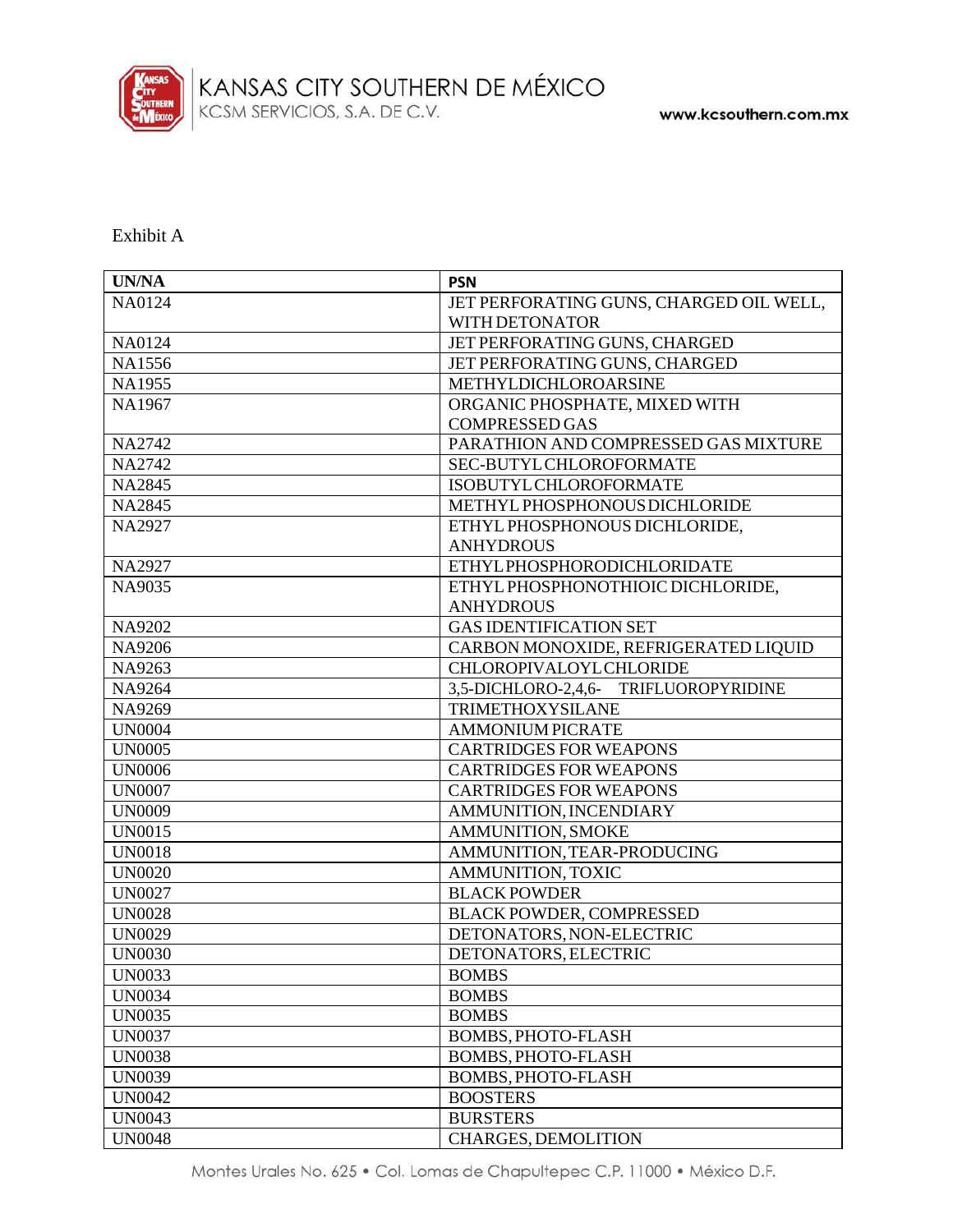

| <b>UN0049</b> | CARTRIDGES, FLASH                          |
|---------------|--------------------------------------------|
| <b>UN0056</b> | <b>CHARGES, DEPTH</b>                      |
| <b>UN0059</b> | <b>CHARGES, SHAPED</b>                     |
| <b>UN0060</b> | CHARGES, SUPPLEMENTARY EXPLOSIVE           |
| <b>UN0065</b> | CORD, DETONATING                           |
| <b>UN0072</b> | CYCLOTRIMETHYLENE-<br>TRINITRAMINE,        |
|               | <b>WETTED</b>                              |
| <b>UN0073</b> | DETONATORS FOR AMMUNITION                  |
| <b>UN0074</b> | DIAZODINITROPHENOL, WETTED                 |
| <b>UN0075</b> | DIETHYLENEGLYCOLDINITRATE,                 |
|               | <b>DESENSITIZED</b>                        |
| <b>UN0076</b> | <b>DINITROPHENOL</b>                       |
| <b>UN0078</b> | <b>DINITRORESORCINOL</b>                   |
| <b>UN0079</b> | <b>HEXANITRODIPHENYLAMINE</b>              |
| <b>UN0081</b> | EXPLOSIVE, BLASTING, TYPE A                |
| <b>UN0082</b> | EXPLOSIVE, BLASTING, TYPE B                |
| <b>UN0083</b> | EXPLOSIVE, BLASTING, TYPE C                |
| <b>UN0084</b> | EXPLOSIVE, BLASTING, TYPE D                |
| <b>UN0094</b> | <b>FLASH POWDER</b>                        |
| <b>UN0099</b> | FRACTURING DEVICES, EXPLOSIVE              |
| <b>UN0102</b> | CORD,                                      |
|               | <b>DETONATING</b>                          |
| <b>UN0106</b> | FUSES,                                     |
|               | <b>DETONATING</b>                          |
| <b>UN0107</b> | FUSES,                                     |
|               | <b>DETONATING</b>                          |
| <b>UN0113</b> | <b>GUANYLNITROSAMINOGUANYLIDENEHYDRAZI</b> |
|               | <b>WETTED</b>                              |
| <b>UN0114</b> | GUANYL NITROSAMINOGUANYL-TETRAZENE,        |
|               | <b>WETTED</b>                              |
| <b>UN0118</b> | <b>HEXOLITE</b>                            |
| <b>UN0121</b> | <b>IGNITERS</b>                            |
| <b>UN0124</b> | JET PERFORATING GUNS,                      |
|               | <b>CHARGED</b>                             |
| <b>UN0129</b> | LEAD AZIDE,                                |
|               | <b>WETTED</b>                              |
| <b>UN0130</b> | LEAD STYPHNATE, WETTED                     |
| <b>UN0133</b> | MANNITOL HEXANITRATE, WETTED               |
| UN0135        | MERCURY FULMINATE, WETTED                  |
| <b>UN0136</b> | <b>MINES</b>                               |
| <b>UN0137</b> | <b>MINES</b>                               |
| <b>UN0138</b> | <b>MINES</b>                               |
| <b>UN0143</b> | NITROGLYCERIN, DESENSITIZED                |
| <b>UN0144</b> | NITROGLYCERIN SOLUTION IN ALCOHOL          |
| <b>UN0146</b> | <b>NITROSTARCH</b>                         |
| <b>UN0147</b> | NITRO UREA                                 |
| <b>UN0150</b> | PENTAERYTHRITE TETRANITRATE, WETTED        |
| <b>UN0151</b> | <b>PENTOLITE</b>                           |
|               |                                            |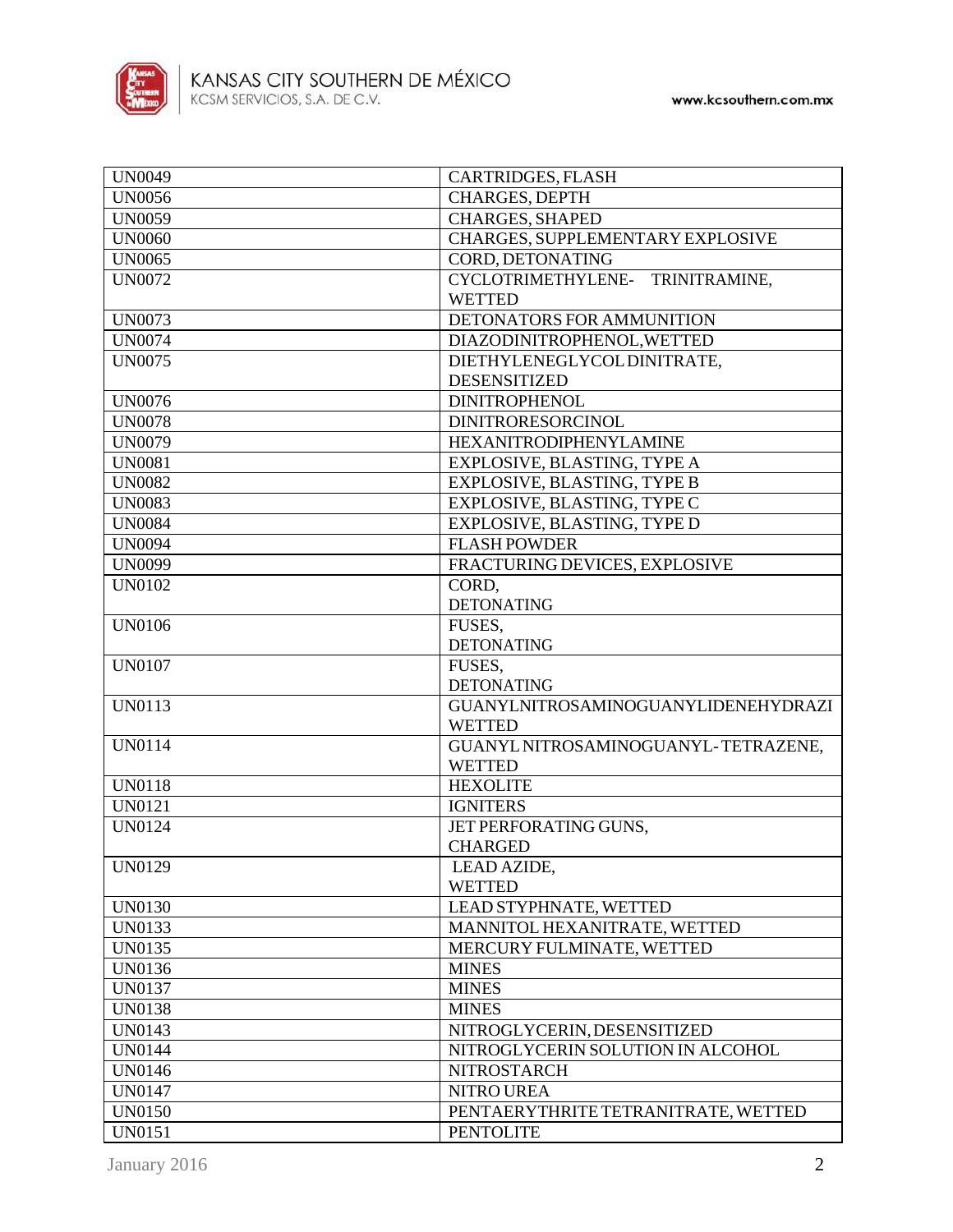

| <b>UN0153</b> | <b>TRINITROANILINE</b>                    |
|---------------|-------------------------------------------|
| <b>UN0154</b> | <b>TRINITROPHENOL</b>                     |
| <b>UN0155</b> | TRINITROCHLOROBENZENE                     |
| <b>UN0160</b> | POWDER, SMOKELESS                         |
| <b>UN0167</b> | <b>PROJECTILES</b>                        |
| <b>UN0168</b> | <b>PROJECTILES</b>                        |
| <b>UN0169</b> | <b>PROJECTILES</b>                        |
| <b>UN0171</b> | AMMUNITION, ILLUMINATING                  |
| <b>UN0180</b> | <b>ROCKETS</b>                            |
| <b>UN0181</b> | <b>ROCKETS</b>                            |
| <b>UN0182</b> | <b>ROCKETS</b>                            |
| <b>UN0192</b> | SIGNALS, RAILWAY TRACK, EXPLOSIVE         |
| <b>UN0194</b> | SIGNALS, DISTRESS                         |
| <b>UN0196</b> | SIGNALS, SMOKE                            |
| <b>UN0204</b> | SOUNDING DEVICES, EXPLOSIVE               |
| <b>UN0207</b> | <b>TETRANITROANILINE</b>                  |
| <b>UN0208</b> | TRINITROPHENYLMETHYL-<br><b>NITRAMINE</b> |
| <b>UN0209</b> | <b>TRINITROTOLUENE</b>                    |
| UN0213        | <b>TRINITROANISOLE</b>                    |
| UN0214        | <b>TRINITROBENZENE</b>                    |
| <b>UN0215</b> | TRINITROBENZOIC ACID                      |
| UN0216        | TRINITRO-M-CRESOL                         |
| <b>UN0217</b> | TRINITRONAPHTHALENE                       |
| <b>UN0218</b> | <b>TRINITROPHENETOLE</b>                  |
| <b>UN0219</b> | TRINITRORESORCINOL                        |
| <b>UN0220</b> | <b>UREA NITRATE</b>                       |
| <b>UN0221</b> | WARHEADS, TORPEDO                         |
| <b>UN0222</b> | <b>AMMONIUM NITRATE</b>                   |
| <b>UN0224</b> | <b>BARIUM AZIDE</b>                       |
| <b>UN0225</b> | <b>BOOSTERS WITH DETONATO</b>             |
| <b>UN0226</b> | CYCLOTETRAMETHYLENE- TETRANITRAMINE,      |
|               | <b>WETTED</b>                             |
| <b>UN0238</b> | ROCKETS, LINE THROWING                    |
| <b>UN0241</b> | <b>EXPLOSIVE, BLASTING, TYPE E</b>        |
| <b>UN0243</b> | AMMUNITION, INCENDIARY, WHITE             |
|               | <b>PHOSPHORUS</b>                         |
| <b>UN0245</b> | AMMUNITION, SMOKE, WHITE PHOSPHORUS       |
| <b>UN0248</b> | <b>WATER-ACTIVATED</b><br>CONTRIVANCES,   |
| <b>UN0266</b> | <b>OCTOLITE</b>                           |
| <b>UN0268</b> | <b>BOOSTERS WITH DETONATOR</b>            |
| <b>UN0271</b> | <b>CHARGES, PROPELLING</b>                |
| <b>UN0279</b> | CHARGES, PROPELLING, FOR CANNON           |
| <b>UN0280</b> | <b>ROCKET MOTORS</b>                      |
| <b>UN0281</b> | <b>ROCKET MOTORS</b>                      |
| <b>UN0282</b> | <b>NITROGUANIDINE</b>                     |
| <b>UN0283</b> | <b>BOOSTERS</b>                           |
| <b>UN0284</b> | <b>GRENADES</b>                           |
| <b>UN0285</b> | <b>GRENADES</b>                           |
|               |                                           |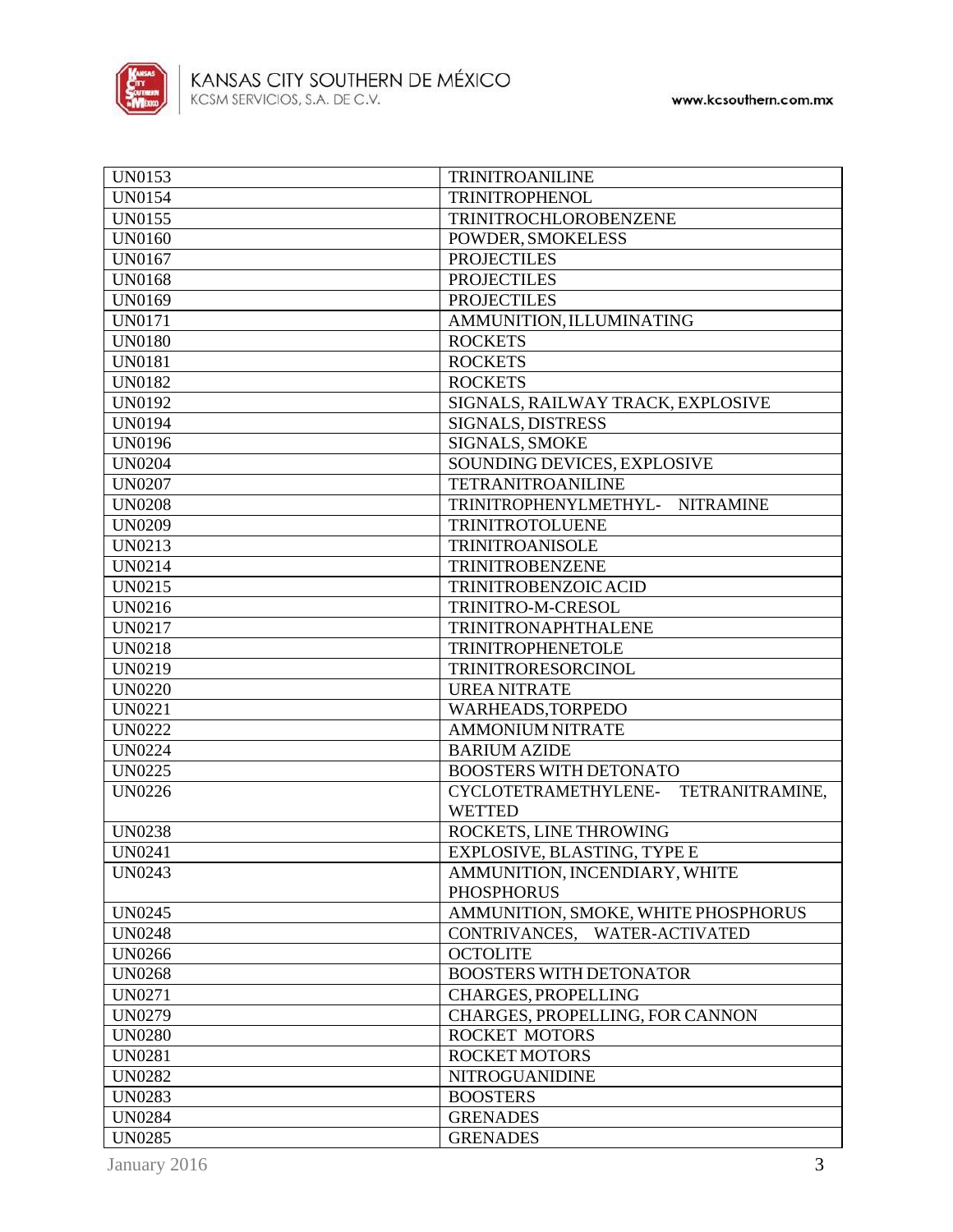

| <b>UN0286</b> | <b>WARHEADS, ROCKET</b>               |
|---------------|---------------------------------------|
| <b>UN0287</b> | <b>WARHEADS, ROCKET</b>               |
| <b>UN0288</b> | CHARGES, SHAPED, FLEXIBLE, LINEAR     |
| <b>UN0290</b> | CORD, DETONATING                      |
| <b>UN0291</b> | <b>BOMBS</b>                          |
| <b>UN0292</b> | <b>GRENADES</b>                       |
| <b>UN0293</b> | <b>GRENADES</b>                       |
| <b>UN0294</b> | <b>MINES</b>                          |
| <b>UN0295</b> | <b>ROCKETS</b>                        |
| <b>UN0296</b> | SOUNDING DEVICES, EXPLOSIVE           |
| <b>UN0313</b> | SIGNALS, SMOKE                        |
| <b>UN0314</b> | <b>IGNITERS</b>                       |
| <b>UN0321</b> | <b>CARTRIDGES FOR WEAPONS</b>         |
| <b>UN0322</b> | ROCKET MOTORS WITH HYPERGOLIC LIQUIDS |
| <b>UN0324</b> | <b>PROJECTILES</b>                    |
| <b>UN0326</b> | <b>CARTRIDGES FOR WEAPONS, BLANK</b>  |
| <b>UN0328</b> | CARTRIDGES FOR WEAPONS, INERT         |
|               | <b>PROJECTILE</b>                     |
| <b>UN0329</b> | <b>TORPEDOES</b>                      |
| <b>UN0330</b> | <b>TORPEDOES</b>                      |
| <b>UN0333</b> | <b>FIREWORKS</b>                      |
|               |                                       |
| <b>UN0334</b> | <b>FIREWORKS</b>                      |
| <b>UN0340</b> | NITROCELLULOSE                        |
| <b>UN0341</b> | NITROCELLULOSE                        |
| <b>UN0346</b> | <b>PROJECTILES</b>                    |
| <b>UN0354</b> | ARTICLES, EXPLOSIVE, N.O.S.           |
| <b>UN0355</b> | ARTICLES, EXPLOSIVE, N.O.S.           |
| <b>UN0357</b> | SUBSTANCES, EXPLOSIVE, N.O.S.         |
| <b>UN0358</b> | SUBSTANCES, EXPLOSIVE, N.O.S.         |
| <b>UN0360</b> | DETONATOR ASSEMBLIES, NON-ELECTRIC    |
| <b>UN0364</b> | DETONATORS FOR AMMUNITION             |
| <b>UN0369</b> | <b>WARHEADS, ROCKET</b>               |
| <b>UN0372</b> | <b>GRENADES, PRACTICE</b>             |
| <b>UN0374</b> | SOUNDING DEVICES, EXPLOSIVE           |
| UN0375        | SOUNDING DEVICES, EXPLOSIVE           |
| <b>UN0377</b> | PRIMERS, CAP TYPE                     |
| <b>UN0380</b> | <b>ARTICLES, PYROPHORIC</b>           |
| <b>UN0381</b> | <b>CARTRIDGES, POWER DEVICE</b>       |
| <b>UN0382</b> | COMPONENTS, EXPLOSIVE TRAIN, N.O.S.   |
| <b>UN0385</b> | 5-NITROBENZOTRIAZOL                   |
| <b>UN0386</b> | TRINITROBENZENESULFONIC ACID          |
| <b>UN0387</b> | TRINITROFLUORENONE                    |
| <b>UN0388</b> | TRINITROTOLUENE AND TRINITROBENZENE   |
|               | <b>MIXTURES</b>                       |
| <b>UN0389</b> | TRINITROTOLUENE MIXTURES CONTAINING   |
|               | TRINITROBENZENE AND HEXANITROSTILBENE |
| <b>UN0390</b> | <b>TRITONAL</b>                       |
|               |                                       |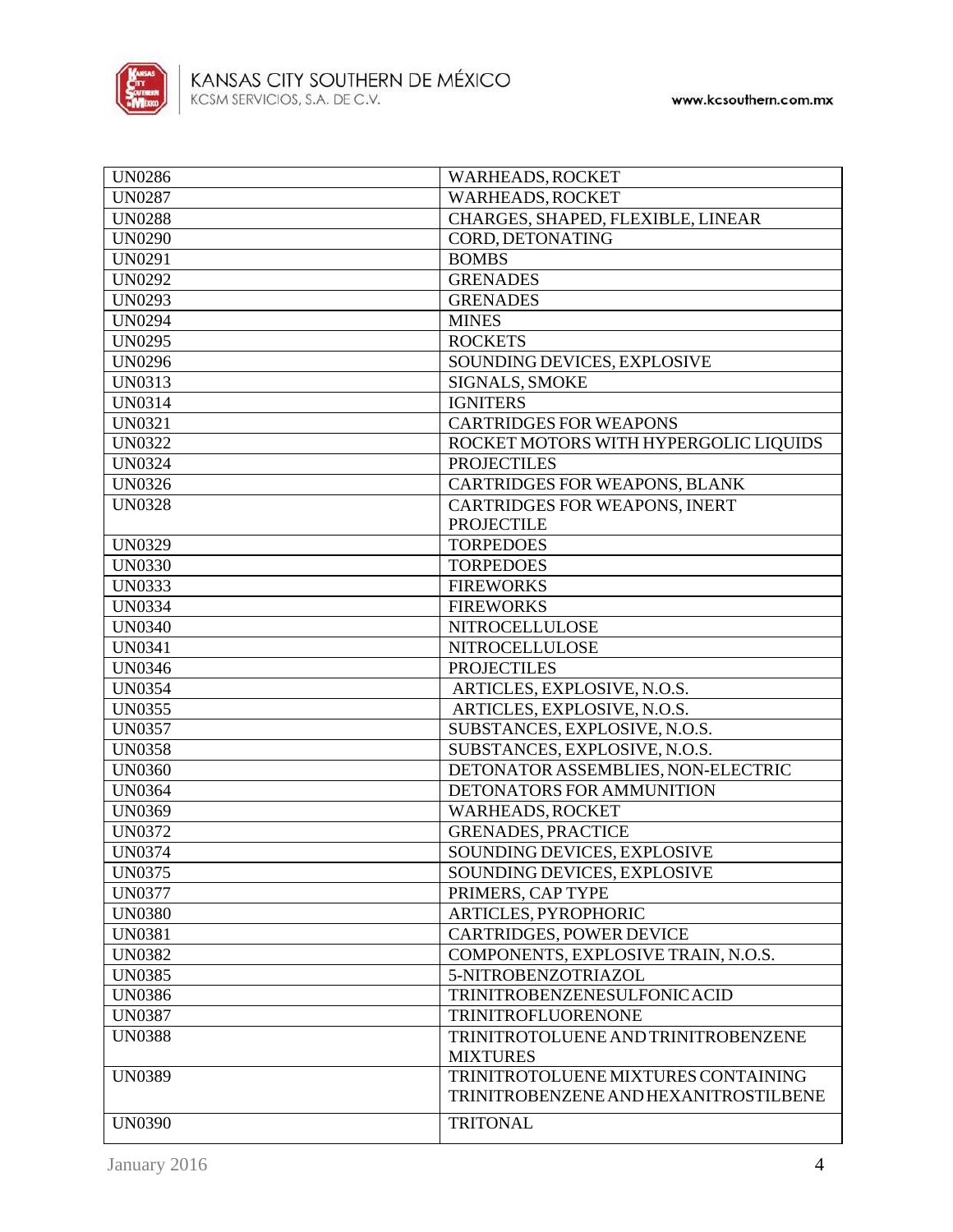

| <b>UN0391</b> | RDX AND CYCLOTETRA-METHYLENETETRA-<br>NITRAMINE, MIXTURES, WETTED |
|---------------|-------------------------------------------------------------------|
| <b>UN0391</b> | RDX AND HMX MIXTURES, WETTED                                      |
| <b>UN0391</b> | HEXOGEN AND CYCLO-                                                |
|               | TETRAMETHYLENETETRA- NITRAMINE,                                   |
|               | MIXTURES, DESENSITIZED                                            |
| <b>UN0392</b> | <b>HEXANITROSTILBENE</b>                                          |
| <b>UN0393</b> | <b>HEXOTONAL</b>                                                  |
| <b>UN0394</b> | TRINITRORESORCINOL, WETTED                                        |
| <b>UN0395</b> | ROCKET MOTORS, LIQUID FUELED                                      |
| <b>UN0397</b> | ROCKETS, LIQUID FUELED                                            |
| <b>UN0398</b> | ROCKETS, LIQUID FUELED                                            |
| <b>UN0399</b> | <b>BOMBS WITH FLAMMABLE LIQUID</b>                                |
| <b>UN0400</b> | <b>BOMBS WITH FLAMMABLE LIQUID</b>                                |
| <b>UN0401</b> | DIPICRYL SULFIDE                                                  |
| <b>UN0402</b> | AMMONIUM PERCHLORATE                                              |
| <b>UN0408</b> | <b>FUZES, DETONATING</b>                                          |
| <b>UN0409</b> | <b>FUZES, DETONATING</b>                                          |
| <b>UN0411</b> | <b>PENTAERYTHRITETETRANITRATE</b>                                 |
| <b>UN0413</b> | CARTRIDGES FOR WEAPONS, BLANK                                     |
| <b>UN0414</b> | CHARGES, PROPELLING, FOR CANNON                                   |
| UN0415        | <b>CHARGES, PROPELLING</b>                                        |
| <b>UN0418</b> | <b>FLARES, SURFACE</b>                                            |
| <b>UN0419</b> | FLARES, SURFACE                                                   |
| <b>UN0420</b> | <b>FLARES, AERIAL</b>                                             |
| <b>UN0421</b> | <b>FLARES, AERIAL</b>                                             |
| <b>UN0426</b> | <b>PROJECTILES</b>                                                |
| <b>UN0428</b> | ARTICLES, PYROTECHNIC                                             |
| <b>UN0429</b> | ARTICLES, PYROTECHNIC                                             |
| <b>UN0433</b> | POWDER CAKE, WETTED                                               |
| <b>UN0434</b> | <b>PROJECTILES</b>                                                |
| <b>UN0436</b> | <b>ROCKETS</b>                                                    |
| <b>UN0439</b> | <b>CHARGES, SHAPED</b>                                            |
| <b>UN0442</b> | CHARGES, EXPLOSIVE, COMMERCIAL                                    |
| <b>UN0443</b> | CHARGES, EXPLOSIVE, COMMERCIAL                                    |
| <b>UN0449</b> | TORPEDOES, LIQUID FUELED                                          |
| <b>UN0451</b> | <b>TORPEDOES</b>                                                  |
| <b>UN0457</b> | CHARGES, BURSTING, PLASTICS BONDED                                |
| <b>UN0458</b> | CHARGES, BURSTING, PLASTICS BONDED                                |
| <b>UN0461</b> | COMPONENTS, EXPLOSIVE TRAIN, N.O.S.                               |
| <b>UN0462</b> | ARTICLES, EXPLOSIVE, N.O.S.                                       |
| <b>UN0463</b> | ARTICLES, EXPLOSIVE, N.O.S.                                       |
| <b>UN0464</b> | ARTICLES, EXPLOSIVE, N.O.S.                                       |
| <b>UN0465</b> | ARTICLES, EXPLOSIVE, N.O.S.                                       |
| <b>UN0466</b> | ARTICLES, EXPLOSIVE, N.O.S                                        |
| <b>UN0467</b> | ARTICLES, EXPLOSIVE, N.O.S                                        |
| <b>UN0468</b> | ARTICLES, EXPLOSIVE, N.O.S                                        |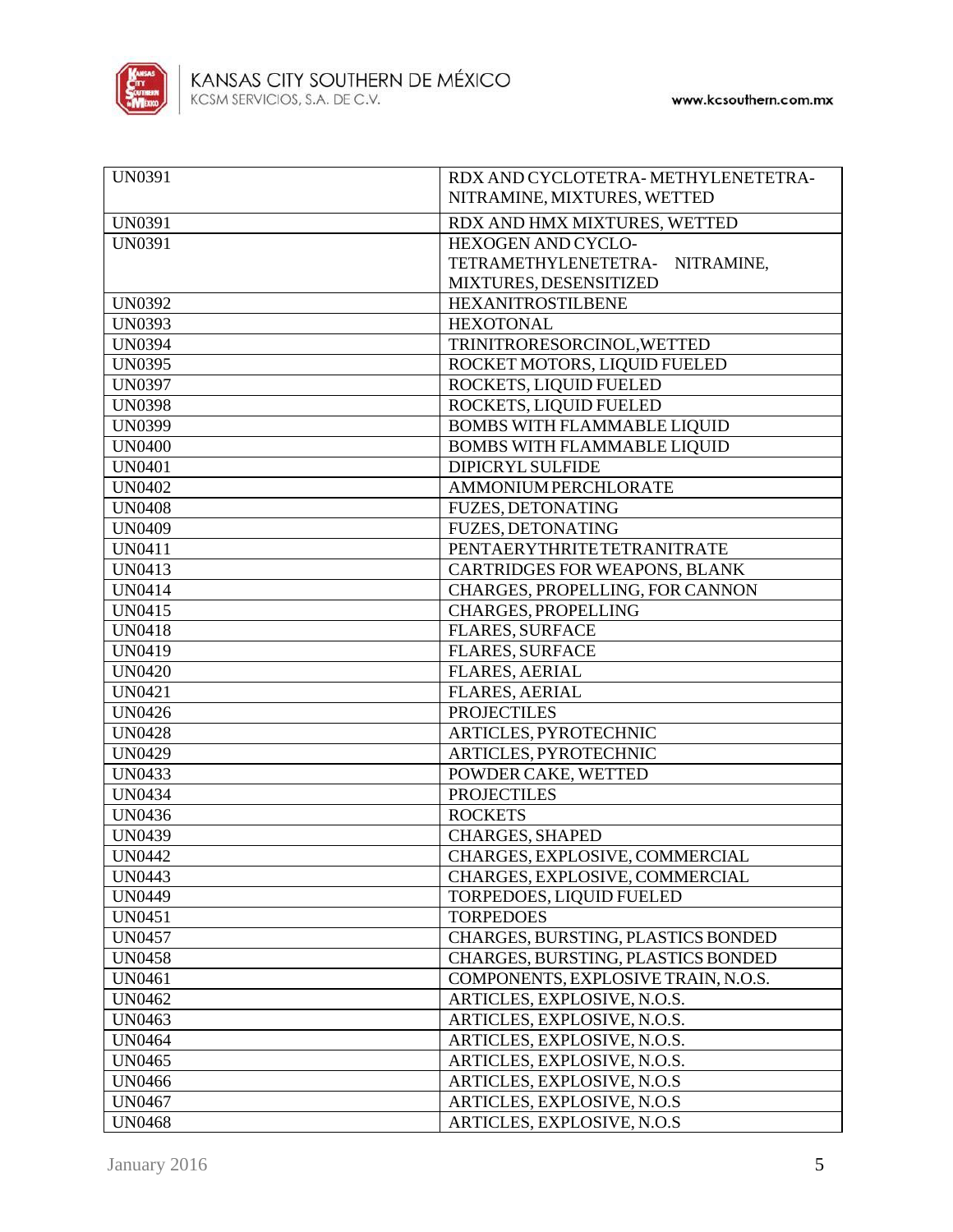

| <b>UN0469</b> | ARTICLES, EXPLOSIVE, N.O.S                    |
|---------------|-----------------------------------------------|
| <b>UN0473</b> | SUBSTANCES, EXPLOSIVE, N.O.S.                 |
| <b>UN0474</b> | SUBSTANCES, EXPLOSIVE, N.O.S.                 |
| <b>UN0475</b> | SUBSTANCES, EXPLOSIVE, N.O.S.                 |
| <b>UN0476</b> | SUBSTANCES, EXPLOSIVE, N.O.S.                 |
| <b>UN0483</b> | CYCLOTRIMETHYLENE-TRINITRAMINE,               |
|               | <b>DESENSITIZED</b>                           |
| <b>UN0484</b> | CYCLOTETRAMETHYLENE-TETRANITRAMINE,           |
|               | <b>DESENSITIZED</b>                           |
| <b>UN0489</b> | <b>DINITROGLYCOLURIL</b>                      |
| <b>UN0490</b> | NITROTRIAZOLONE                               |
| <b>UN0496</b> | <b>OCTONAL</b>                                |
| UN0497        | PROPELLANT, LIQUID                            |
| <b>UN0498</b> | PROPELLANT, SOLID                             |
| <b>UN0502</b> | <b>ROCKETS</b>                                |
| <b>UN0504</b> | 1H-TETRAZOLE                                  |
| <b>UN1005</b> | AMMONIA, ANHYDROUS                            |
| <b>UN1008</b> | <b>BORON TRIFLUORIDE</b>                      |
|               |                                               |
| <b>UN1016</b> | CARBON MONOXIDE, COMPRESSED                   |
| <b>UN1017</b> | <b>CHLORINE</b>                               |
| <b>UN1023</b> | COAL GAS, COMPRESSED                          |
| <b>UN1026</b> | <b>CYANOGEN</b>                               |
| <b>UN1040</b> | ETHYLENE OXIDE                                |
| UN1045        | FLUORINE, COMPRESSED                          |
| <b>UN1048</b> | HYDROGEN BROMIDE, ANHYDROUS                   |
| <b>UN1050</b> | HYDROGEN CHLORIDE, ANHYDROUS                  |
| <b>UN1051</b> | HYDROGEN CYANIDE, STABILIZED                  |
| <b>UN1052</b> | HYDROGEN FLUORIDE, ANHYDROUS                  |
| <b>UN1053</b> | <b>HYDROGEN SULFIDE</b>                       |
| <b>UN1062</b> | METHYL BROMIDE                                |
| <b>UN1064</b> | METHYL MERCAPTAN                              |
| <b>UN1067</b> | <b>DINITROGENTETROXIDE</b>                    |
| <b>UN1069</b> | NITROSYL CHLORIDE                             |
| <b>UN1071</b> | OIL GAS, COMPRESSED                           |
| <b>UN1076</b> | <b>PHOSGENE</b>                               |
| UN1079        | <b>SULFUR DIOXIDE</b>                         |
| <b>UN1082</b> | TRIFLUOROCHLOROETHYLENE,<br><b>STABILIZED</b> |
| <b>UN1092</b> | <b>ACROLEIN, STABILIZED</b>                   |
| <b>UN1098</b> | <b>WASTE ALLYL ALCOHOL</b>                    |
| <b>UN1098</b> | <b>ALLYL ALCOHOL</b>                          |
| <b>UN1135</b> | <b>ETHYLENE CHLOROHYDRIN</b>                  |
| <b>UN1143</b> | <b>CROTONALDEHYDE</b>                         |
| UN1163        | DIMETHYLHYDRAZINE,<br><b>UNSYMMETRICAL</b>    |
| <b>UN1182</b> | ETHYL CHLOROFORMATE                           |
| <b>UN1185</b> | ETHYLENEIMINE, STABILIZED                     |
| <b>UN1238</b> | METHYL CHLOROFORMATE                          |
| <b>UN1239</b> | METHYL CHLOROMETHYL ETHER                     |
| <b>UN1244</b> | METHYLHYDRAZINE                               |
|               |                                               |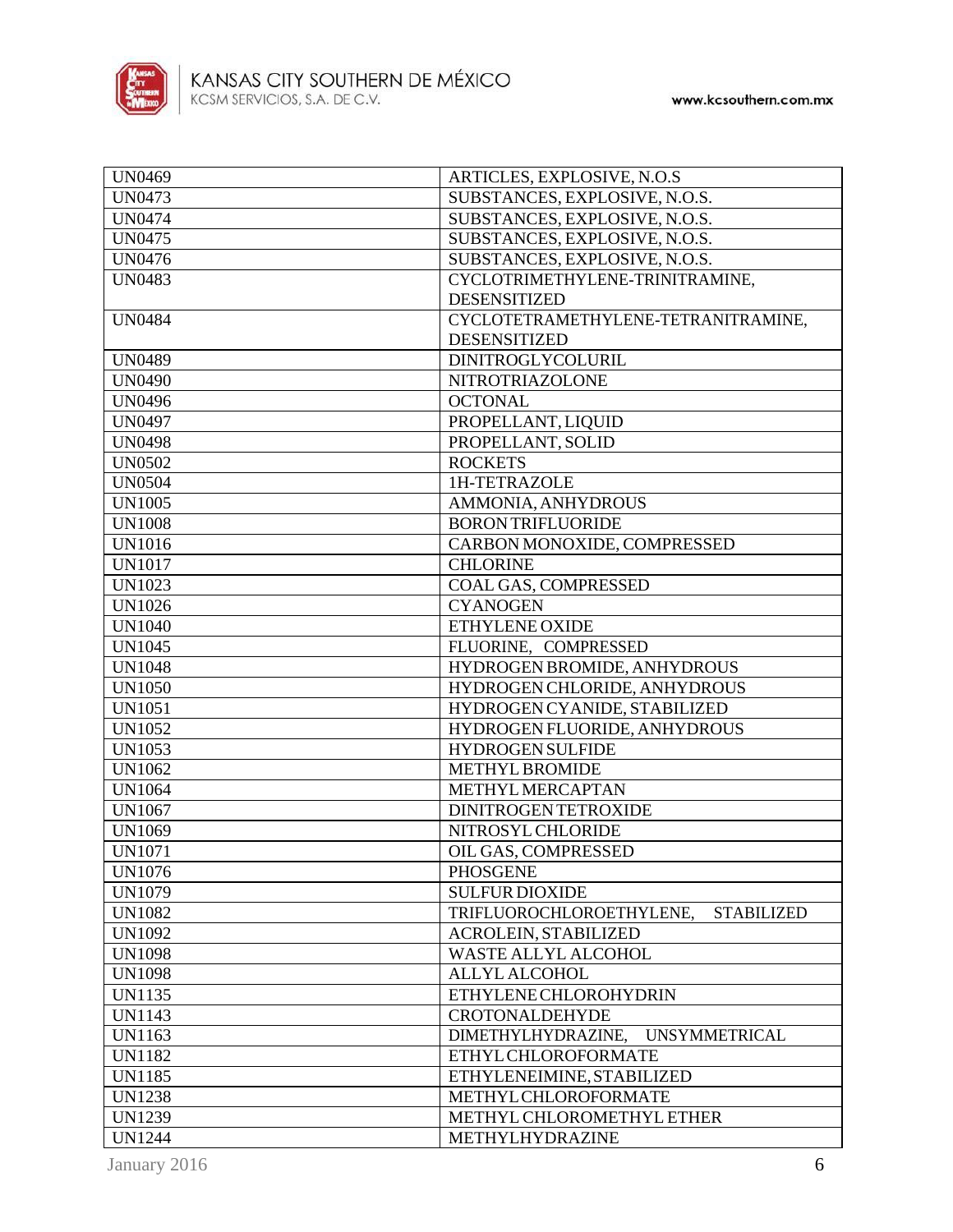

| <b>UN1251</b>                  | METHYL VINYL KETONE, STABILIZED          |
|--------------------------------|------------------------------------------|
| <b>UN1259</b>                  | NICKEL CARBONYL                          |
| <b>UN1380</b>                  | <b>PENTABORANE</b>                       |
| <b>UN1510</b>                  | <b>TETRANITROMETHANE</b>                 |
| <b>UN1541</b>                  | ACETONE CYANOHYDRIN, STABILIZED          |
| <b>UN1560</b>                  | <b>ARSENIC TRICHLORIDE</b>               |
| <b>UN1569</b>                  | <b>BROMOACETONE</b>                      |
| <b>UN1580</b>                  | <b>CHLOROPICRIN</b>                      |
| <b>UN1581</b>                  | CHLOROPICRIN AND METHYL BROMIDE          |
|                                | <b>MIXTURES</b>                          |
| <b>UN1582</b>                  | CHLOROPICRIN AND METHYL CHLORIDE         |
|                                | <b>MIXTURES</b>                          |
| <b>UN1589</b>                  | CYANOGEN CHLORIDE, STABILIZED            |
| <b>UN1595</b>                  | <b>DIMETHYL SULFATE</b>                  |
| UN1605                         | ETHYLENE DIBROMIDE                       |
| UN1612                         | HEXAETHYL TETRAPHOSPHATE AND             |
|                                | <b>COMPRESSED GAS</b>                    |
| UN1613                         | HYDROCYANIC ACID, AQUEOUS SOLUTIONS      |
| <b>UN1647</b>                  | METHYL BROMIDE AND ETHYLENE              |
|                                | DIBROMIDE MIXTURES, LIQUID               |
| <b>UN1660</b>                  | NITRIC OXIDE, COMPRESSED                 |
| <b>UN1670</b>                  | PERCHLOROMETHYLMERCAPTAN                 |
| UN1672                         | PHENYLCARBYLAMINECHLORIDE                |
| <b>UN1695</b>                  | CHLOROACETONE, STABILIZED                |
| <b>UN1722</b>                  | ALLYL CHLOROFORMATE                      |
| <b>UN1741</b>                  | <b>BORON TRICHLORIDE</b>                 |
| <b>UN1744</b>                  | <b>BROMINE</b>                           |
| <b>UN1745</b>                  | <b>BROMINE PENTAFLUORIDE</b>             |
| <b>UN1746</b>                  | <b>BROMINE TRIFLUORIDE</b>               |
| <b>UN1749</b>                  | <b>CHLORINE TRIFLUORIDE</b>              |
| <b>UN1752</b>                  | <b>CHLOROACETYL CHLORIDE</b>             |
| <b>UN1754</b>                  | CHLOROSULFONIC ACID                      |
| <b>UN1809</b>                  | PHOSPHORUS TRICHLORIDE                   |
| <b>UN1810</b>                  | PHOSPHORUS OXYCHLORIDE                   |
| <b>UN1829</b>                  | SULFUR TRIOXIDE, STABILIZED              |
| <b>UN1831</b>                  | WASTE SULFURIC ACID, FUMING              |
| <b>UN1831</b>                  | <b>SULFURIC ACID, FUMING</b>             |
| <b>UN1834</b>                  | <b>SULFURYL CHLORIDE</b>                 |
|                                | TITANIUM TETRACHLORIDE                   |
| <b>UN1838</b><br><b>UN1859</b> | <b>SILICON TETRAFLUORIDE</b>             |
|                                |                                          |
| <b>UN1892</b>                  | <b>ETHYLDICHLOROARSINE</b>               |
| <b>UN1911</b>                  | <b>DIBORANE</b>                          |
| <b>UN1953</b>                  | COMPRESSED GAS, TOXIC, FLAMMABLE, N.O.S. |
| UN1955                         | COMPRESSED GAS, TOXIC, N.O.S.            |
| <b>UN1967</b>                  | INSECTICIDE GASES, TOXIC, N.O.S.         |
| <b>UN1975</b>                  | NITRIC OXIDE AND DINITROGEN TETROXIDE    |
|                                | <b>MIXTURES</b>                          |
| <b>UN1994</b>                  | <b>IRON PENTACARBONYL</b>                |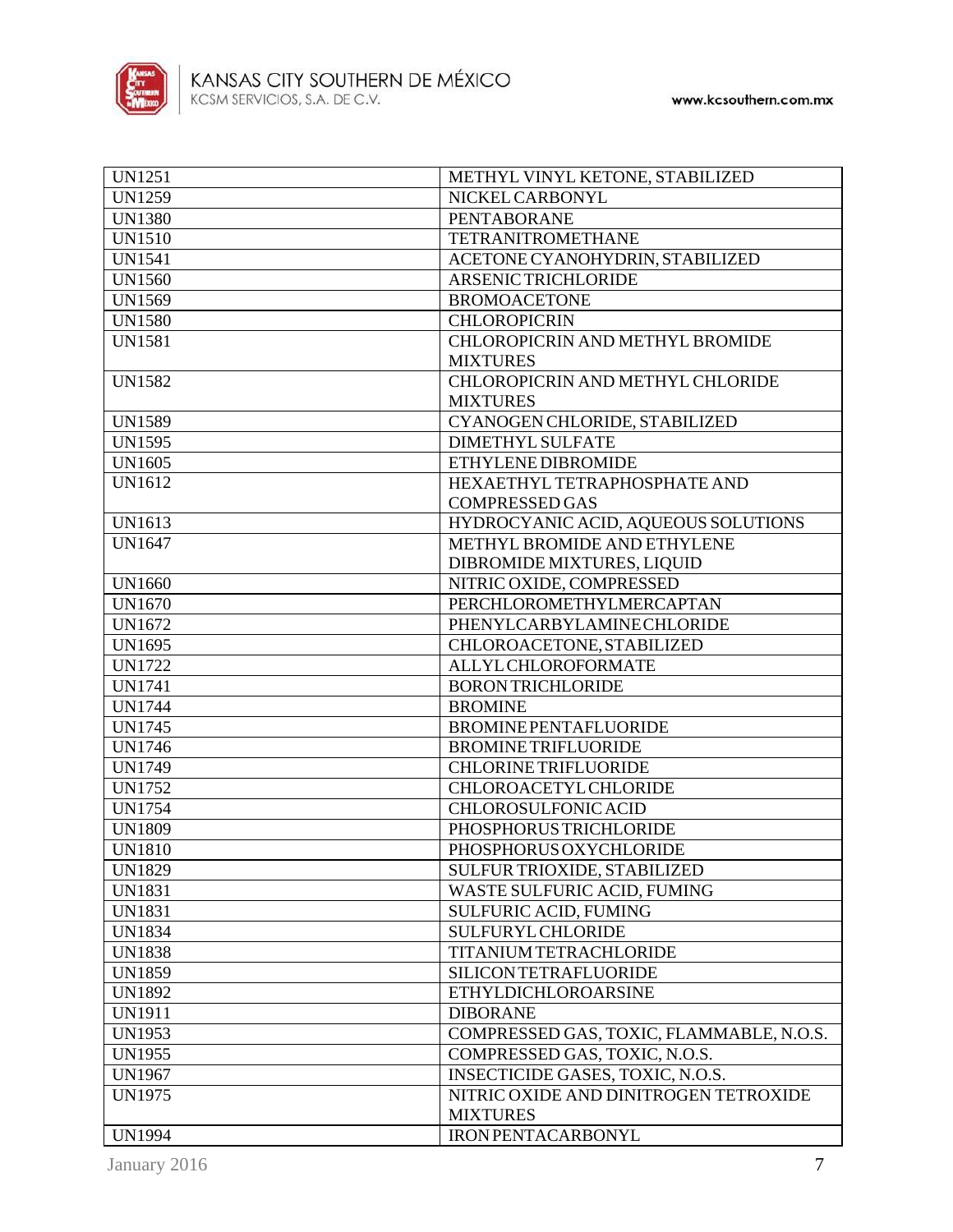

| <b>UN2032</b> | NITRIC ACID, RED FUMING          |
|---------------|----------------------------------|
| <b>UN2186</b> | HYDROGEN CHLORIDE, REFRIGERATED  |
|               | <b>LIQUID</b>                    |
| <b>UN2188</b> | <b>ARSINE</b>                    |
| <b>UN2189</b> | <b>DICHLOROSILANE</b>            |
| <b>UN2190</b> | OXYGEN DIFLUORIDE, COMPRESSED    |
| <b>UN2191</b> | <b>SULFURYL FLUORIDE</b>         |
| <b>UN2192</b> | <b>GERMANE</b>                   |
| <b>UN2194</b> | SELENIUM HEXAFLUORIDE            |
| <b>UN2195</b> | <b>TELLURIUM HEXAFLUORIDE</b>    |
| <b>UN2196</b> | TUNGSTEN HEXAFLUORIDE            |
| <b>UN2197</b> | HYDROGEN IODIDE, ANHYDROUS       |
| <b>UN2198</b> | PHOSPHORUS PENTAFLUORIDE         |
| <b>UN2199</b> | <b>PHOSPHINE</b>                 |
| <b>UN2202</b> | HYDROGEN SELENIDE ANHYDROUS      |
| <b>UN2204</b> | <b>CARBONYL SULFIDE</b>          |
| <b>UN2232</b> | 2-CHLOROETHANAL                  |
| <b>UN2334</b> | <b>ALLYLAMINE</b>                |
| <b>UN2337</b> | PHENYLMERCAPTAN                  |
| <b>UN2382</b> | DIMETHYLHYDRAZINE, SYMETRICAL    |
| <b>UN2407</b> | ISOPROPYL CHLOROFORMATE          |
| <b>UN2417</b> | <b>CARBONYL FLUORIDE</b>         |
| <b>UN2418</b> | <b>SULFUR TETRAFLUORIDE</b>      |
| <b>UN2420</b> | <b>HEXAFLUOROACETONE</b>         |
| <b>UN2421</b> | NITROGEN TRIOXIDE                |
| <b>UN2438</b> | <b>TRIMETHYLACETYL CHLORIDE</b>  |
| <b>UN2442</b> | <b>TRICHLOROACETYL CHLORIDE</b>  |
| <b>UN2474</b> | <b>THIOPHOSGENE</b>              |
| <b>UN2477</b> | METHYLISOTHIOCYANATE             |
| <b>UN2480</b> | METHYLISOCYANATE                 |
| <b>UN2481</b> | ETHYL ISOCYANATE                 |
| <b>UN2482</b> | N-PROPYLISOCYANATE               |
| <b>UN2483</b> | ISOPROPYL ISOCYANATE             |
| <b>UN2484</b> | TERT-BUTYLISOCYANATE             |
| <b>UN2485</b> | N-BUTYL ISOCYANATE               |
| <b>UN2486</b> | <b>ISOBUTYLISOCYANATE</b>        |
| <b>UN2487</b> | PHENYL ISOCYANATE                |
| <b>UN2488</b> | <b>CYCLOHEXYLISOCYANATE</b>      |
| <b>UN2521</b> | DIKETENE, STABILIZED             |
| <b>UN2534</b> | METHYLCHLOROSILANE               |
| <b>UN2548</b> | <b>CHLORINE PENTAFLUORID</b>     |
| <b>UN2605</b> | METHOXYMETHYLISOCYANATE          |
| <b>UN2606</b> | <b>METHYLORTHOSILICATE</b>       |
| <b>UN2644</b> | <b>METHYL IODIDE</b>             |
| <b>UN2646</b> | WASTE HEXACHLOROCYCLO-PENTADIENE |
| <b>UN2646</b> | <b>HEXACHLOROCYCLOPENTADIENE</b> |
| <b>UN2668</b> | <b>CHLOROACETONITRILE</b>        |
| <b>UN2676</b> | <b>STIBINE</b>                   |
|               |                                  |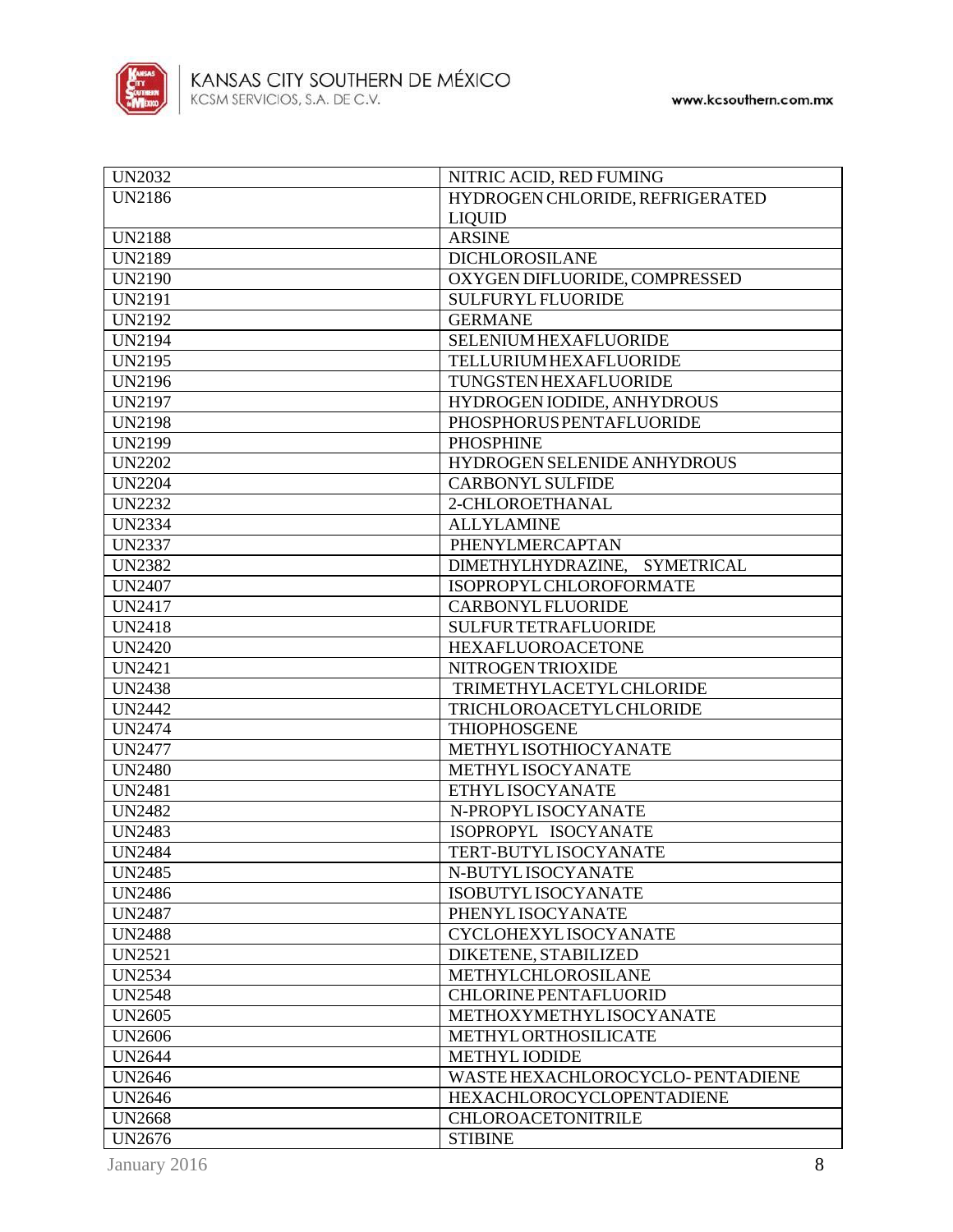

| <b>UN2692</b> | <b>BORON TRIBROMIDE</b>                                                  |
|---------------|--------------------------------------------------------------------------|
| <b>UN2740</b> | N-PROPYL CHLOROFORMATE                                                   |
| <b>UN2743</b> | N-BUTYL CHLOROFORMATE                                                    |
| <b>UN2826</b> | <b>ETHYLCHLOROTHIOFORMATE</b>                                            |
| <b>UN2901</b> | <b>BROMINE CHLORIDE</b>                                                  |
| <b>UN2908</b> | RADIOACTIVE MATERIAL, EXCEPTED                                           |
|               | PACKAGE-EMPTYPACKAGING                                                   |
| <b>UN2909</b> | RADIOACTIVE MATERIAL, EXCEPTED                                           |
|               | PACKAGE-ARTICLES MANUFACTURED                                            |
| <b>UN2910</b> | RADIOACTIVE MATERIAL, EXCEPTED                                           |
|               | PACKAGE-LIMITED QUANTITY OF MATERIAL                                     |
| <b>UN2911</b> | <b>INSTRUMENTS</b>                                                       |
| <b>UN2912</b> | RADIOACTIVE MATERIAL, LOW SPECIFIC                                       |
|               | <b>ACTIVITY (LSA-I)</b>                                                  |
| <b>UN2913</b> | RADIOACTIVE MATERIAL, SURFACE                                            |
|               | CONTAMINATED OBJECTS (SCO-I)                                             |
| <b>UN3023</b> | 2-METHYL-2-HEPTANETHIOL                                                  |
| <b>UN3057</b> | TRIFLUOROACETYL CHLORIDE                                                 |
| <b>UN3079</b> | METHACRYLONITRILE, STABILIZED                                            |
| <b>UN3083</b> | PERCHLORYL FLUORIDE                                                      |
| <b>UN3160</b> | LIQUIFIED GAS, TOXIC, FLAMMABLE, N.O.S.                                  |
| UN3162        | LIQUIFIED GAS, TOXIC, N.O.S.                                             |
| <b>UN3168</b> | GAS SAMPLE, NON-PRESSURIZED, TOXIC,                                      |
|               |                                                                          |
| UN3169        | FLAMMABLE,<br>GAS SAMPLE, NON-PRESSURIZED, TOXIC,                        |
|               | N.O.S.                                                                   |
| <b>UN3246</b> | METHANESULFONYLCHLORIDE                                                  |
| <b>UN3294</b> | HYDROGEN CYANIDE, SOLUTION IN ALCOHOL                                    |
| <b>UN3300</b> | ETHYLENE OXIDE AND CARBON DIOXIDE                                        |
|               | <b>MIXTURE</b>                                                           |
| <b>UN3303</b> | COMPRESSED GAS, TOXIC, OXIDIZING, N.O.S                                  |
| <b>UN3304</b> | COMPRESSED GAS, TOXIC, CORROSIVE, N.O.S.                                 |
| <b>UN3304</b> | COMPRESSED GAS, TOXIC, CORROSIVE, N.O.S.                                 |
| <b>UN3305</b> |                                                                          |
|               | COMMPRESSED GAS, TOXIC, FLAMMABLE,                                       |
|               | CORROSIVE, N.O.S.                                                        |
| <b>UN3306</b> | COMPRESSED GAS, TOXIC, OXIDIZING,                                        |
|               | CORROSIVE, N.O.S.                                                        |
| <b>UN3307</b> | LIQUIFIED GAS, TOXIC, OXIDIZING, N.O.S.                                  |
| <b>UN3308</b> | LIQUIFIED GAS, TOXIC, CORROSIVE, N.O.S.                                  |
| <b>UN3309</b> | LIQUIFIED GAS, TOXIC, FLAMMABLE,                                         |
|               | CORROSIVE, N.O.S.                                                        |
| <b>UN3310</b> | LIQUIFIED GAS, TOXIC, OXIDIZING,                                         |
|               | CORROSIVE, N.O.S.                                                        |
| <b>UN3318</b> | <b>AMMONIA SOLUTIONS</b>                                                 |
| <b>UN3355</b> | INSECTICIDE GASES, TOXIC FLAMMABLE,                                      |
|               | N.O.S.                                                                   |
| <b>UN3381</b> | TOXIC BY INHALATION LIQUID, N.O.S.<br>TOXIC BY INHALATION LIQUID, N.O.S. |
| <b>UN3382</b> |                                                                          |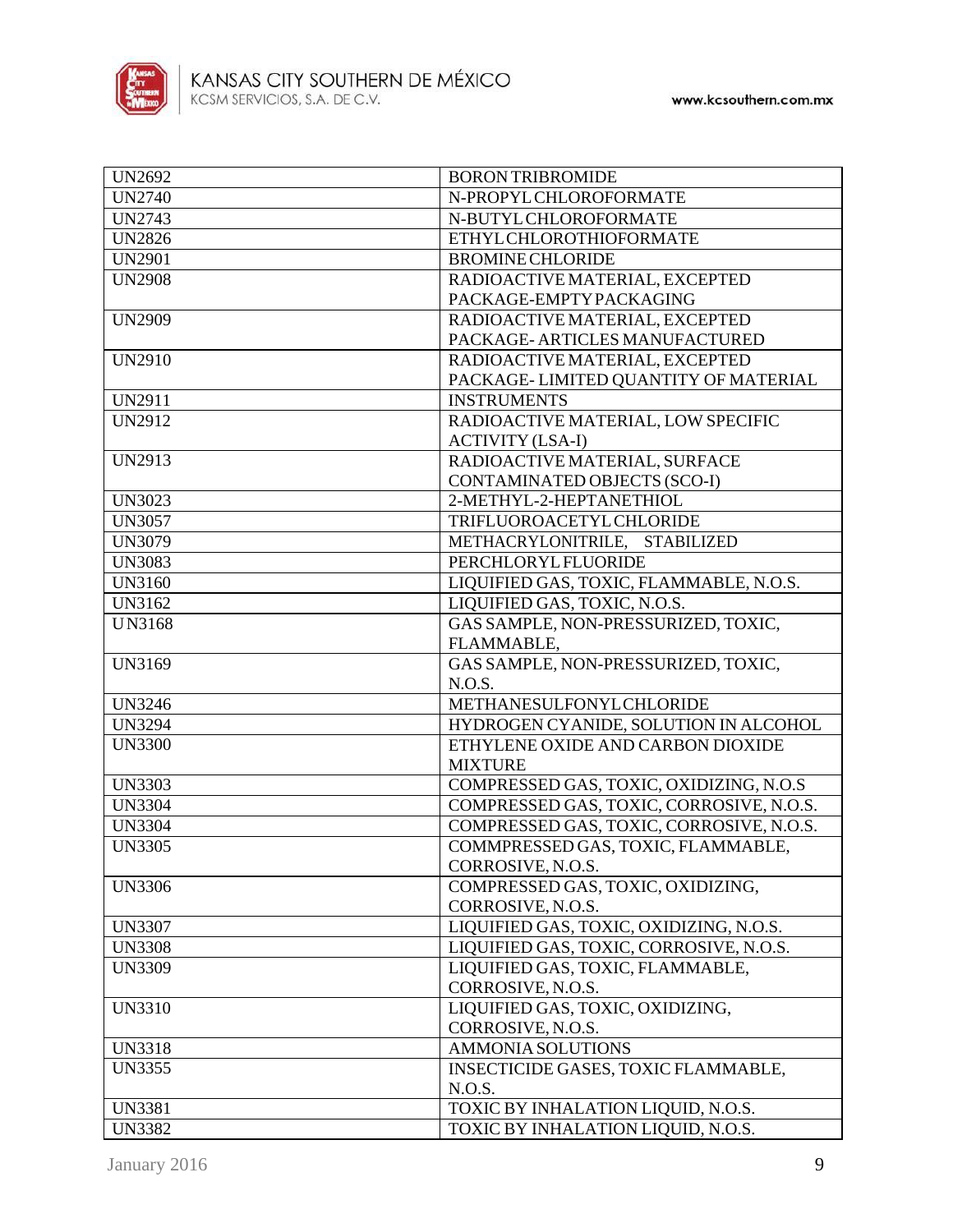

| <b>UN3383</b> | TOXIC BY INHALATION LIQUID, FLAMMABLE,   |
|---------------|------------------------------------------|
|               | N.O.S.                                   |
| <b>UN3384</b> | WASTE, TOXIC BY INHALATION LIQUID,       |
|               | FLAMMABLE, N.O.S.                        |
| <b>UN3384</b> | TOXIC BY INHALATION LIQUID, FLAMMABLE,   |
|               | N.O.S.                                   |
| <b>UN3384</b> | TOXIC BY INHALATION LIQUID, FLAMMABLE,   |
|               | N.O.S. (HYDROGEN SULFIDE, 1,3 BUTADIENE) |
| <b>UN3385</b> | TOXIC BY INHALATION LIQUID, WATER-       |
|               | REACTIVE, N.O.S.                         |
| <b>UN3386</b> | TOXIC BY INHALATION LIQUID, WATER-       |
|               | REACTIVE, N.O.S.                         |
| <b>UN3387</b> | TOXIC BY INHALATION LIQUID, OXIDIZING,   |
|               | N.O.S.                                   |
| <b>UN3388</b> | TOXIC BY INHALATION LIQUID, OXIDIZING,   |
|               | N.O.S.                                   |
| <b>UN3389</b> | TOXIC BY INHALATION LIQUID, CORROSIVE,   |
|               | N.O.S.                                   |
| <b>UN3390</b> | TOXIC BY INHALATION LIQUID, CORROSIVE,   |
|               | N.O.S.                                   |
| <b>UN3390</b> | TOXIC BY INHALATION LIQUID, CORROSIVE,   |
|               | N.O.S. (SULFUR DICHLORIDE)               |
| <b>UN3390</b> | TOXIC BY INHALATION LIQUID, CORROSIVE,   |
|               | N.O.S. (SULFUR MONOCHLORIDE)             |
| <b>UN3488</b> | TOXIC BY INHALATION LIQUID, FLAMMABLE,   |
|               | CORROSIVE, N.O.S.                        |
| <b>UN3489</b> | TOXIC BY INHALATION LIQUID, FLAMMABLE,   |
|               | CORROSIVE, N.O.S.                        |
| <b>UN3490</b> | TOXIC BY INHALATION LIQUID, WATER-       |
|               | REACTIVE, FLAMMABLE, N.O.S.              |
| <b>UN3491</b> | TOXIC BY INHALATION LIQUID, WATER-       |
|               | REACTIVE, FLAMMABLE, N.O.S.              |
| <b>UN3492</b> | TOXIC BY INHALATION LIQUID, CORROSIVE,   |
|               | FLAMMABLE, N.O.S.                        |
| <b>UN3493</b> | TOXIC BY INHALATION LIQUID, CORROSIVE,   |
|               | FLAMMABLE, N.O.S.                        |